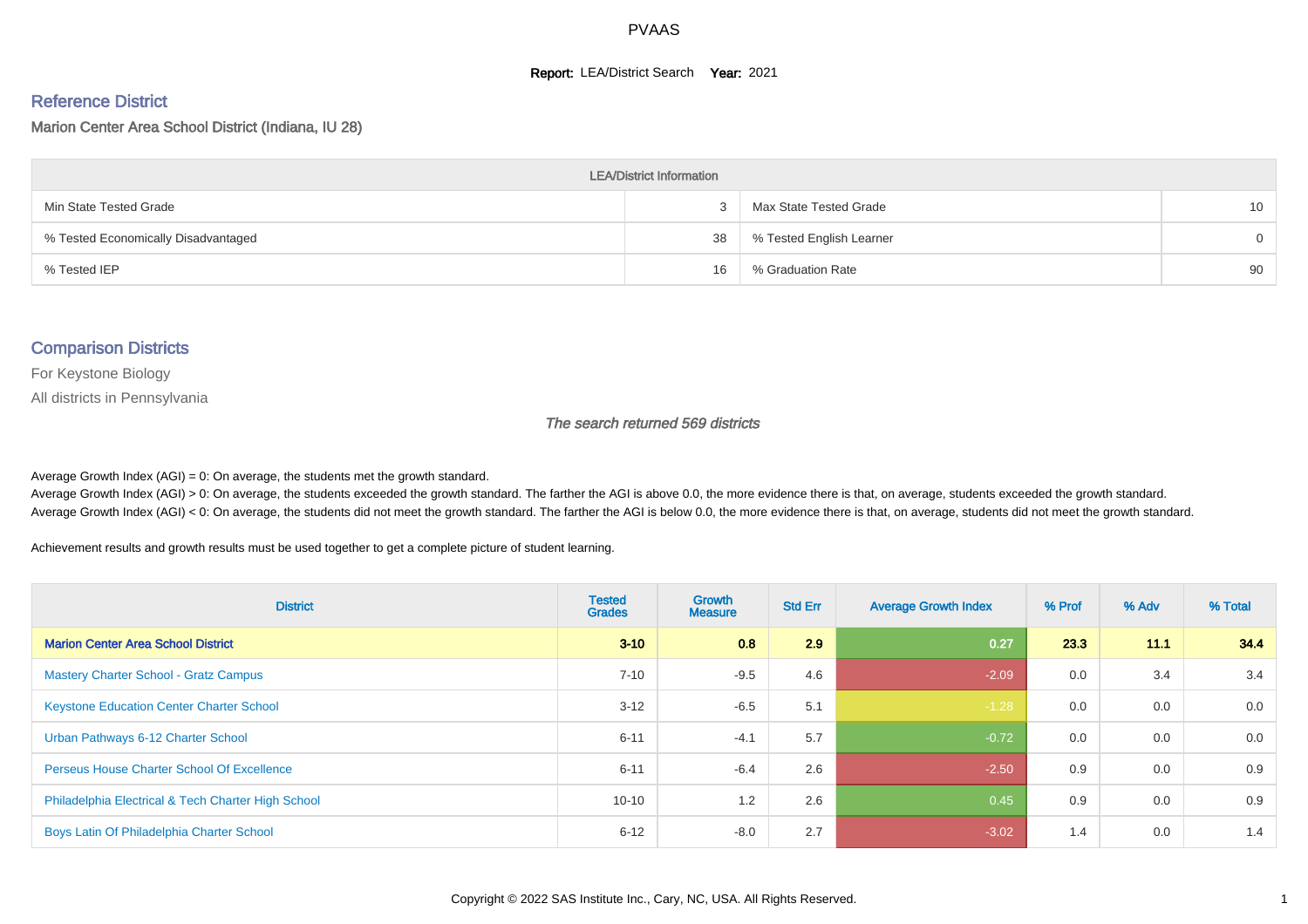| <b>District</b>                                                       | <b>Tested</b><br><b>Grades</b> | <b>Growth</b><br><b>Measure</b> | <b>Std Err</b> | <b>Average Growth Index</b> | % Prof  | % Adv   | % Total |
|-----------------------------------------------------------------------|--------------------------------|---------------------------------|----------------|-----------------------------|---------|---------|---------|
| <b>Marion Center Area School District</b>                             | $3 - 10$                       | 0.8                             | 2.9            | 0.27                        | 23.3    | 11.1    | 34.4    |
| <b>Chester-Upland School District</b>                                 | $3 - 11$                       | $-3.6$                          | 2.6            | $-1.38$                     | 1.6     | 0.0     | 1.6     |
| <b>Aliquippa School District</b>                                      | $3 - 11$                       | $-20.0$                         | 3.6            | $-5.54$                     | 1.7     | 0.0     | 1.7     |
| <b>Innovative Arts Academy Charter School</b>                         | $6 - 11$                       | $-7.2$                          | 2.5            | $-2.83$                     | 2.0     | 0.0     | 2.0     |
| <b>Chester Charter Scholars Academy Charter School</b>                | $3 - 12$                       | $-6.2$                          | 3.3            | $-1.88$                     | 2.2     | 0.0     | $2.2\,$ |
| La Academia Partnership Charter School                                | $6 - 11$                       | $-15.5$                         | 5.7            | $-2.70$                     | 2.3     | 0.0     | 2.3     |
| People For People Charter School                                      | $3 - 12$                       | 6.4                             | 5.6            | 1.15                        | 2.4     | 0.0     | 2.4     |
| <b>Universal Audenried Charter School</b>                             | $9 - 11$                       | $-3.8$                          | 2.5            | $-1.53$                     | 3.0     | 0.5     | 3.5     |
| <b>Sto-Rox School District</b>                                        | $3 - 10$                       | $-7.0$                          | 3.5            | $-1.99$                     | 3.2     | 0.0     | 3.2     |
| <b>York City School District</b>                                      | $3 - 12$                       | $-17.7$                         | 1.8            | $-10.05$                    | 3.2     | 0.7     | 3.9     |
| <b>Tech Freire Charter School</b>                                     | $9 - 11$                       | 0.7                             | 2.5            | 0.27                        | 3.6     | 0.0     | 3.6     |
| <b>Turkeyfoot Valley Area School District</b>                         | $3 - 12$                       | $-15.4$                         | 5.8            | $-2.66$                     | 3.8     | 3.8     | 7.6     |
| <b>Clairton City School District</b>                                  | $3 - 11$                       | $-1.6$                          | $5.0\,$        | $-0.32$                     | $3.8\,$ | 0.5     | 4.4     |
| Aspira Bilingual Cyber Charter School                                 | $3 - 11$                       | 5.1                             | 5.8            | 0.87                        | 4.8     | 0.0     | 4.8     |
| Propel Charter School - Braddock Hills                                | $3 - 11$                       | $-2.1$                          | 3.3            | $-0.63$                     | 4.8     | 3.2     | 8.1     |
| Morrisville Borough School District                                   | $3 - 11$                       | $-13.1$                         | 3.7            | $-3.52$                     | 4.9     | 1.6     | 6.6     |
| <b>Claysburg-Kimmel School District</b>                               | $3 - 11$                       | $-1.2$                          | 5.2            | $-0.22$                     | 5.0     | 0.0     | 5.0     |
| <b>Belmont Charter School</b>                                         | $3 - 10$                       | 2.2                             | 3.4            | 0.64                        | 5.3     | 1.8     | $7.0\,$ |
| <b>West Side CTC</b>                                                  | $9 - 10$                       | $-32.0$                         | 3.9            | $-8.16$                     | 5.9     | 0.0     | 5.9     |
| <b>Allentown City School District</b>                                 | $3 - 12$                       | $-16.9$                         | 1.4            | $-12.37$                    | 5.9     | 0.4     | 6.3     |
| <b>Harrisburg City School District</b>                                | $3 - 11$                       | $-0.2$                          | 2.0            | $-0.11$                     | 6.0     | $2.0\,$ | $8.0\,$ |
| Preparatory Charter School Of Mathematics, Science, Tech, And Careers | $9 - 10$                       | $-5.1$                          | 2.5            | $-2.03$                     | 6.3     | 1.4     | 7.7     |
| <b>Lincoln Leadership Academy Charter School</b>                      | $3 - 12$                       | $-7.4$                          | 3.7            | $-1.99$                     | 6.4     | 2.1     | 8.5     |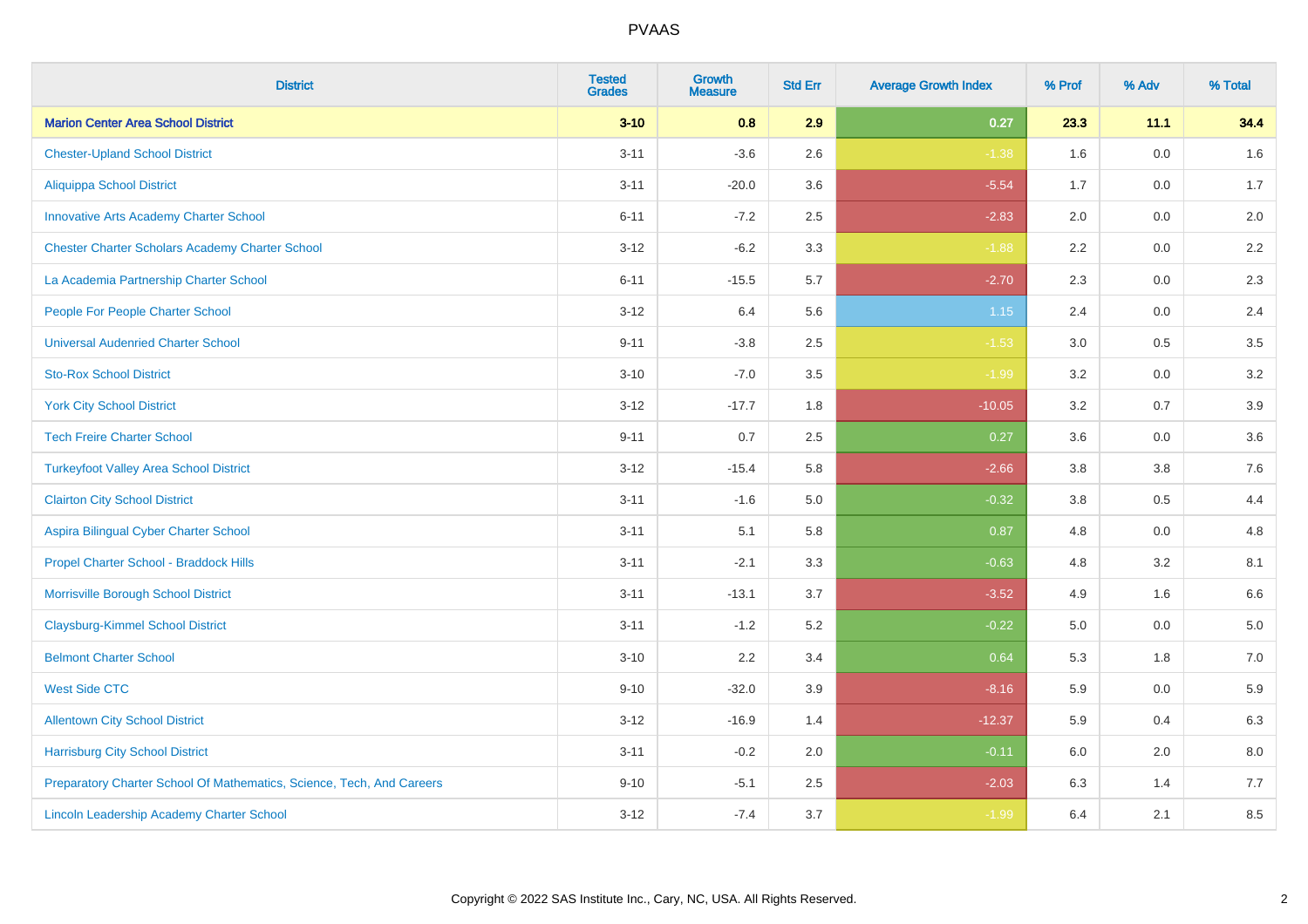| <b>District</b>                                   | <b>Tested</b><br><b>Grades</b> | <b>Growth</b><br><b>Measure</b> | <b>Std Err</b> | <b>Average Growth Index</b> | % Prof | % Adv   | % Total |
|---------------------------------------------------|--------------------------------|---------------------------------|----------------|-----------------------------|--------|---------|---------|
| <b>Marion Center Area School District</b>         | $3 - 10$                       | 0.8                             | 2.9            | 0.27                        | 23.3   | 11.1    | 34.4    |
| <b>Lawrence County CTC</b>                        | $10 - 11$                      | $-9.8$                          | 3.7            | $-2.68$                     | 7.3    | 0.0     | 7.3     |
| <b>Propel Charter School-Homestead</b>            | $3 - 11$                       | $-5.0$                          | 3.9            | $-1.27$                     | 7.3    | 0.0     | $7.3$   |
| Dr Robert Ketterer Charter School Inc             | $6 - 12$                       | 7.1                             | 4.3            | 1.66                        | 7.3    | 1.7     | 9.0     |
| <b>Propel Charter School-Montour</b>              | $3 - 10$                       | $-3.4$                          | 3.6            | $-0.93$                     | 7.7    | 0.0     | 7.7     |
| <b>Blacklick Valley School District</b>           | $3 - 11$                       | $-0.9$                          | 3.9            | $-0.23$                     | 7.7    | 7.7     | 15.4    |
| <b>Executive Education Academy Charter School</b> | $3 - 10$                       | $-14.6$                         | 3.0            | $-4.81$                     | 8.5    | 1.2     | 9.8     |
| <b>Tacony Academy Charter School</b>              | $3 - 11$                       | $-12.9$                         | 3.3            | $-3.90$                     | 8.6    | 1.4     | 10.0    |
| <b>Esperanza Cyber Charter School</b>             | $3 - 11$                       | 7.1                             | 6.1            | 1.15                        | 8.8    | 2.9     | 11.8    |
| <b>Lancaster School District</b>                  | $3 - 12$                       | $-10.0$                         | 1.4            | $-7.22$                     | 9.0    | 3.9     | 12.8    |
| <b>Farrell Area School District</b>               | $3 - 11$                       | $-1.9$                          | 4.2            | $-0.44$                     | 9.3    | 11.6    | 20.9    |
| <b>Big Beaver Falls Area School District</b>      | $3 - 11$                       | $-17.9$                         | 2.8            | $-6.27$                     | 9.4    | 2.8     | 12.2    |
| <b>Shade-Central City School District</b>         | $3 - 11$                       | $-14.6$                         | 4.0            | $-3.68$                     | 9.6    | $0.0\,$ | 9.6     |
| Community Academy Of Philadelphia Charter School  | $3 - 11$                       | 0.1                             | 2.6            | 0.06                        | 9.7    | 2.6     | 12.4    |
| <b>KIPP Dubois Charter School</b>                 | $9 - 10$                       | $-3.0$                          | 3.1            | $-0.95$                     | 10.0   | 0.0     | 10.0    |
| <b>Woodland Hills School District</b>             | $3 - 12$                       | $-4.2$                          | 2.5            | $-1.66$                     | 10.1   | 1.4     | 11.5    |
| Mastery Charter School - Shoemaker Campus         | $7 - 10$                       | $-2.3$                          | 2.8            | $-0.81$                     | 10.1   | 3.7     | 13.8    |
| <b>Greater Johnstown School District</b>          | $3 - 11$                       | $-3.5$                          | 2.4            | $-1.45$                     | 10.3   | 1.3     | 11.5    |
| <b>Sugar Valley Rural Charter School</b>          | $3 - 11$                       | $-3.6$                          | 3.7            | $-0.98$                     | 10.3   | 0.0     | 10.3    |
| <b>Norristown Area School District</b>            | $3 - 12$                       | $-25.4$                         | 1.7            | $-15.35$                    | 10.6   | 1.8     | 12.4    |
| New Kensington-Arnold School District             | $3 - 11$                       | $-5.8$                          | 3.2            | $-1.80$                     | 10.8   | 1.2     | 12.0    |
| <b>Tussey Mountain School District</b>            | $3 - 12$                       | $-13.0$                         | 3.3            | $-3.93$                     | 11.1   | 3.2     | 14.3    |
| <b>Cornell School District</b>                    | $3 - 11$                       | $-5.5$                          | 4.6            | $-1.20$                     | 11.3   | 3.2     | 14.5    |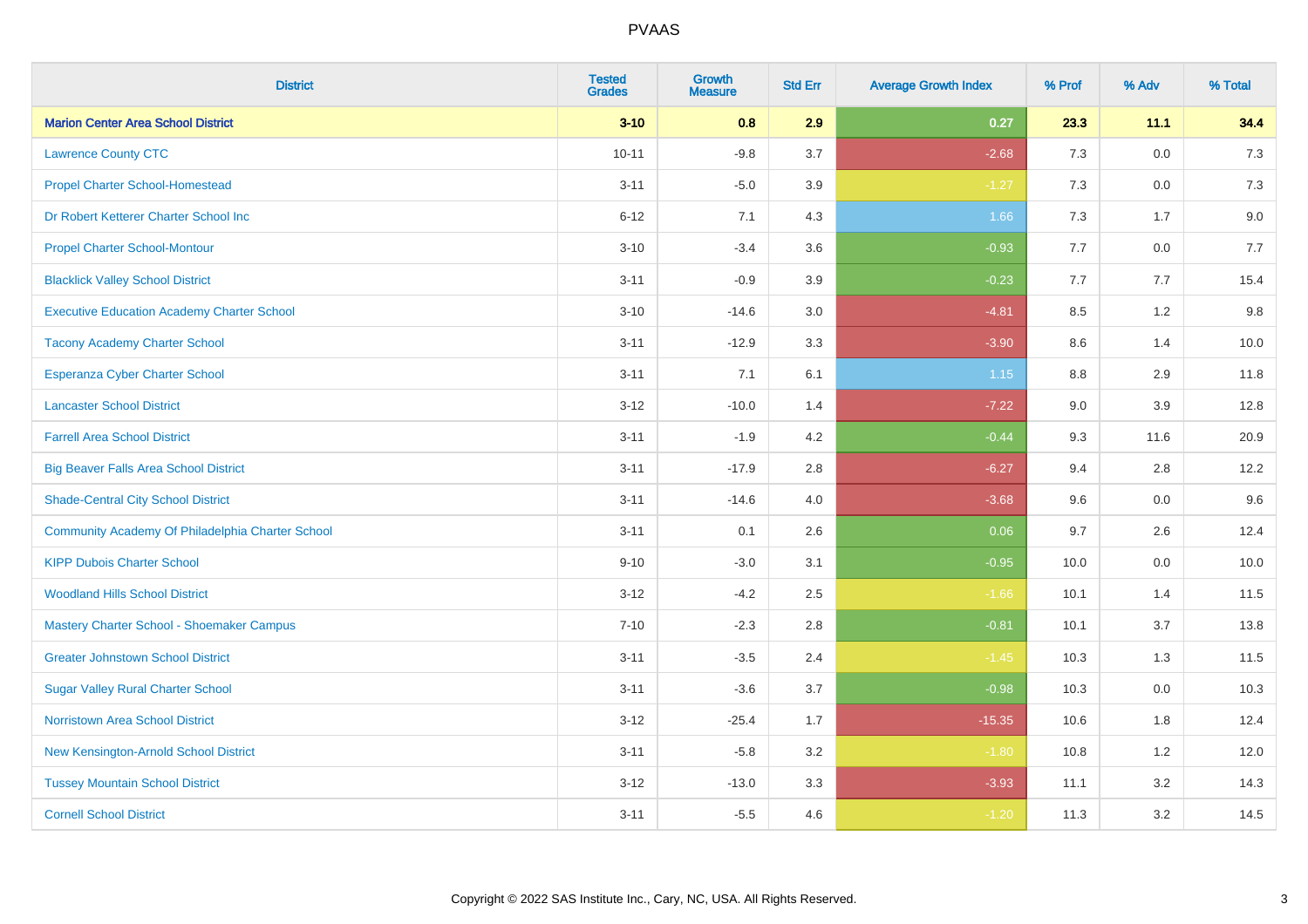| <b>District</b>                               | <b>Tested</b><br><b>Grades</b> | <b>Growth</b><br><b>Measure</b> | <b>Std Err</b> | <b>Average Growth Index</b> | % Prof | % Adv   | % Total |
|-----------------------------------------------|--------------------------------|---------------------------------|----------------|-----------------------------|--------|---------|---------|
| <b>Marion Center Area School District</b>     | $3 - 10$                       | 0.8                             | 2.9            | 0.27                        | 23.3   | 11.1    | 34.4    |
| <b>Tulpehocken Area School District</b>       | $3 - 12$                       | 1.0                             | 4.9            | 0.20                        | 11.5   | 23.1    | 34.6    |
| <b>Hanover Area School District</b>           | $3 - 11$                       | $-14.7$                         | 4.7            | $-3.13$                     | 12.1   | 3.0     | 15.2    |
| <b>Multicultural Academy Charter School</b>   | $9 - 11$                       | 6.0                             | 3.4            | 1.77                        | 12.3   | $0.0\,$ | 12.3    |
| <b>Muhlenberg School District</b>             | $3 - 10$                       | $-17.8$                         | 1.9            | $-9.34$                     | 12.4   | 4.6     | 17.0    |
| <b>Redbank Valley School District</b>         | $3 - 11$                       | $-7.5$                          | 3.1            | $-2.41$                     | 12.4   | 10.6    | 23.1    |
| <b>Mastery Charter School - Thomas Campus</b> | $3 - 10$                       | 7.9                             | 5.7            | 1.39                        | 12.5   | 0.0     | 12.5    |
| <b>Mcguffey School District</b>               | $3 - 11$                       | $-12.1$                         | 3.0            | $-4.06$                     | 12.8   | 5.9     | 18.6    |
| <b>Coatesville Area School District</b>       | $3 - 11$                       | $-9.5$                          | 1.6            | $-5.81$                     | 12.8   | 3.3     | 16.2    |
| <b>Washington School District</b>             | $3 - 11$                       | $-15.9$                         | 2.9            | $-5.44$                     | 12.9   | 1.7     | 14.7    |
| <b>Sharon City School District</b>            | $3 - 11$                       | $-6.5$                          | 2.3            | $-2.79$                     | 13.1   | 5.0     | 18.1    |
| Lackawanna Trail School District              | $3 - 10$                       | $-11.0$                         | 3.3            | $-3.35$                     | 13.1   | 18.0    | 31.2    |
| <b>Erie City School District</b>              | $3 - 12$                       | $-4.5$                          | 1.4            | $-3.09$                     | 13.4   | 6.7     | 20.1    |
| <b>Canton Area School District</b>            | $3 - 11$                       | 8.4                             | 2.9            | 2.92                        | 13.8   | 23.0    | 36.8    |
| <b>Bristol Township School District</b>       | $3 - 11$                       | $-7.4$                          | 1.4            | $-5.32$                     | 13.8   | 4.6     | 18.4    |
| <b>Steelton-Highspire School District</b>     | $3 - 11$                       | $-5.3$                          | 3.2            | $-1.65$                     | 13.9   | 0.0     | 13.9    |
| <b>William Penn School District</b>           | $3 - 12$                       | 7.0                             | 1.9            | 3.61                        | 14.0   | 7.2     | 21.3    |
| <b>Wilkes-Barre Area School District</b>      | $3 - 11$                       | $-12.4$                         | 2.4            | $-5.18$                     | 14.2   | 3.7     | 17.9    |
| Esperanza Academy Charter School              | $4 - 11$                       | 2.1                             | 2.1            | $1.01$                      | 14.2   | 3.6     | 17.8    |
| <b>Shenandoah Valley School District</b>      | $3 - 11$                       | $-4.5$                          | 3.5            | $-1.29$                     | 14.3   | 0.0     | 14.3    |
| Hope For Hyndman Charter School               | $3 - 11$                       | 5.1                             | 5.8            | 0.88                        | 14.3   | 7.1     | 21.4    |
| <b>Rochester Area School District</b>         | $3 - 11$                       | $-5.7$                          | 3.9            | $-1.45$                     | 14.9   | 2.1     | 17.0    |
| <b>Dunmore School District</b>                | $3 - 11$                       | $-12.2$                         | 2.7            | $-4.51$                     | 15.0   | 5.3     | 20.4    |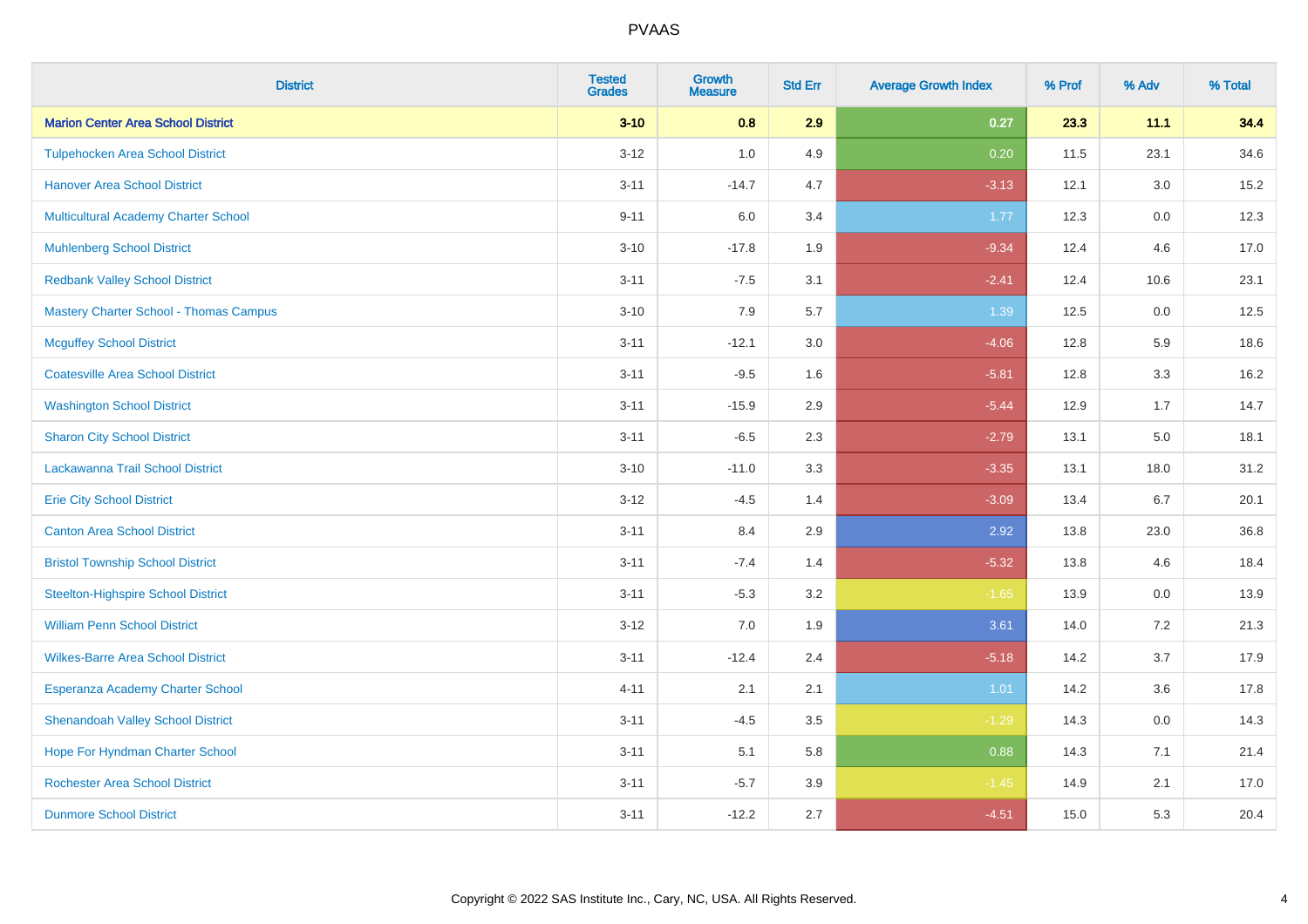| <b>District</b>                               | <b>Tested</b><br><b>Grades</b> | <b>Growth</b><br><b>Measure</b> | <b>Std Err</b> | <b>Average Growth Index</b> | % Prof | % Adv   | % Total |
|-----------------------------------------------|--------------------------------|---------------------------------|----------------|-----------------------------|--------|---------|---------|
| <b>Marion Center Area School District</b>     | $3 - 10$                       | 0.8                             | 2.9            | 0.27                        | 23.3   | 11.1    | 34.4    |
| <b>Greater Nanticoke Area School District</b> | $3 - 12$                       | $-6.8$                          | 2.6            | $-2.58$                     | 15.2   | $8.9\,$ | 24.1    |
| <b>Lebanon School District</b>                | $3 - 11$                       | $-1.2$                          | 1.9            | $-0.63$                     | 15.2   | 6.4     | 21.6    |
| Imhotep Institute Charter High School         | $9 - 11$                       | $-17.6$                         | 5.8            | $-3.03$                     | 15.4   | 0.0     | 15.4    |
| <b>West Mifflin Area School District</b>      | $3 - 12$                       | $-11.9$                         | 2.5            | $-4.77$                     | 15.9   | 4.0     | 19.9    |
| <b>City CHS</b>                               | $10 - 11$                      | $-5.6$                          | 2.4            | $-2.34$                     | 15.9   | 1.5     | 17.4    |
| <b>Burgettstown Area School District</b>      | $3 - 11$                       | $-11.2$                         | 3.2            | $-3.46$                     | 16.0   | 2.7     | 18.7    |
| <b>MaST Community Charter School II</b>       | $3 - 10$                       | 1.4                             | 3.0            | 0.45                        | 16.1   | 4.6     | 20.7    |
| <b>Pittsburgh School District</b>             | $3 - 11$                       | $-13.0$                         | 1.1            | $-12.25$                    | 16.1   | 6.5     | 22.6    |
| Philadelphia City School District             | $3 - 12$                       | $-7.8$                          | 0.6            | $-13.43$                    | 16.4   | 6.5     | 22.9    |
| <b>Fannett-Metal School District</b>          | $3 - 11$                       | $-22.3$                         | 4.8            | $-4.65$                     | 16.4   | 6.6     | 23.0    |
| <b>Achievement House Charter School</b>       | $7 - 11$                       | $-8.2$                          | 3.6            | $-2.28$                     | 16.7   | 2.8     | 19.4    |
| <b>Reading School District</b>                | $3 - 11$                       | 4.3                             | 1.2            | 3.71                        | 16.8   | 6.0     | 22.8    |
| <b>Williams Valley School District</b>        | $3 - 11$                       | 2.6                             | 3.7            | 0.69                        | 17.0   | 5.1     | 22.0    |
| <b>Columbia Borough School District</b>       | $3 - 12$                       | $-1.1$                          | 3.6            | $-0.31$                     | 17.2   | 1.7     | 19.0    |
| <b>New Castle Area School District</b>        | $3 - 12$                       | $-13.6$                         | 2.3            | $-5.99$                     | 17.6   | 2.0     | 19.5    |
| Jefferson County-Dubois AVTS                  | $9 - 11$                       | $-11.7$                         | 3.1            | $-3.72$                     | 17.6   | 2.8     | 20.4    |
| <b>Shanksville-Stonycreek School District</b> | $3 - 10$                       | $-8.6$                          | 5.5            | $-1.55$                     | 17.6   | 23.5    | 41.2    |
| <b>Carmichaels Area School District</b>       | $3 - 10$                       | $-7.0$                          | 3.1            | $-2.30$                     | 17.8   | 9.6     | 27.4    |
| <b>Union School District</b>                  | $3 - 12$                       | 2.5                             | 3.7            | 0.69                        | 17.9   | 10.4    | 28.4    |
| <b>Central Fulton School District</b>         | $3 - 11$                       | $-13.3$                         | 3.2            | $-4.20$                     | 18.1   | 9.7     | 27.8    |
| <b>Tidioute Community Charter School</b>      | $3 - 11$                       | 0.8                             | 4.4            | 0.19                        | 18.1   | 6.9     | 25.0    |
| <b>Williamsport Area School District</b>      | $3 - 11$                       | $-11.7$                         | 1.4            | $-8.29$                     | 18.2   | 10.5    | 28.7    |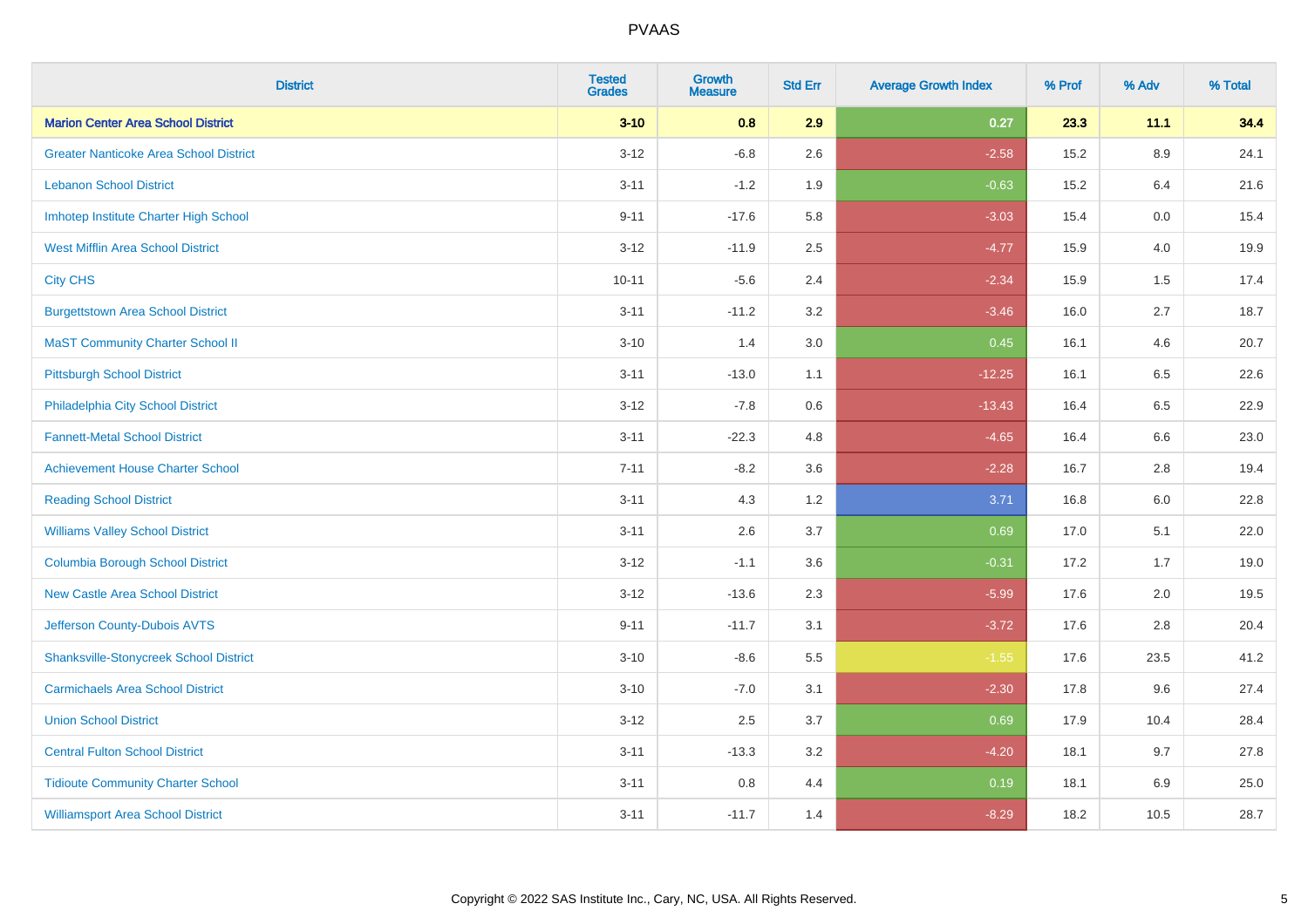| <b>District</b>                                | <b>Tested</b><br><b>Grades</b> | <b>Growth</b><br><b>Measure</b> | <b>Std Err</b> | <b>Average Growth Index</b> | % Prof | % Adv | % Total |
|------------------------------------------------|--------------------------------|---------------------------------|----------------|-----------------------------|--------|-------|---------|
| <b>Marion Center Area School District</b>      | $3 - 10$                       | 0.8                             | 2.9            | 0.27                        | 23.3   | 11.1  | 34.4    |
| <b>Mount Carmel Area School District</b>       | $3 - 11$                       | $-7.9$                          | 2.3            | $-3.38$                     | 18.2   | 4.4   | 22.6    |
| <b>Dauphin County Technical School</b>         | $9 - 11$                       | $-3.9$                          | 2.3            | $-1.67$                     | 18.3   | 11.1  | 29.3    |
| <b>Frazier School District</b>                 | $3 - 11$                       | $-18.9$                         | 3.4            | $-5.49$                     | 18.3   | 1.4   | 19.7    |
| <b>Penn Hills School District</b>              | $3 - 11$                       | 0.0                             | 2.4            | 0.02                        | 18.4   | 7.1   | 25.6    |
| <b>Punxsutawney Area School District</b>       | $3 - 11$                       | 15.8                            | 2.7            | 5.83                        | 18.6   | 29.0  | 47.6    |
| <b>Southeast Delco School District</b>         | $3 - 10$                       | 3.9                             | 3.5            | 1.12                        | 18.6   | 3.4   | 22.0    |
| <b>Northern Lebanon School District</b>        | $3 - 11$                       | $-0.7$                          | 2.3            | $-0.29$                     | 18.8   | 6.8   | 25.6    |
| <b>Forest Area School District</b>             | $3 - 11$                       | $-1.8$                          | 4.7            | $-0.37$                     | 18.9   | 15.1  | 34.0    |
| Susquehanna Township School District           | $3 - 12$                       | 3.9                             | 2.7            | 1.45                        | 19.0   | 13.1  | 32.0    |
| <b>Pottstown School District</b>               | $3 - 12$                       | 2.0                             | 2.2            | 0.88                        | 19.4   | 6.2   | 25.6    |
| <b>Central Cambria School District</b>         | $3 - 11$                       | $-12.7$                         | 2.3            | $-5.61$                     | 19.4   | 7.4   | 26.9    |
| Jim Thorpe Area School District                | $3 - 11$                       | $-10.9$                         | 2.4            | $-4.48$                     | 19.5   | 6.0   | 25.5    |
| <b>Columbia-Montour AVTS</b>                   | $9 - 10$                       | $-7.1$                          | 2.8            | $-2.52$                     | 19.5   | 3.2   | 22.7    |
| <b>Shamokin Area School District</b>           | $3 - 11$                       | $-2.6$                          | 2.5            | $-1.06$                     | 19.6   | 9.8   | 29.3    |
| <b>Carbon Career &amp; Technical Institute</b> | $9 - 11$                       | $-9.3$                          | 3.2            | $-2.92$                     | 19.6   | 2.2   | 21.7    |
| Pennsylvania Distance Learning Charter School  | $3 - 12$                       | 6.8                             | 3.4            | 1.99                        | 19.8   | 6.2   | 25.9    |
| <b>Mount Union Area School District</b>        | $3 - 10$                       | $-2.5$                          | 2.8            | $-0.89$                     | 19.8   | 5.8   | 25.6    |
| <b>Scranton School District</b>                | $3 - 12$                       | $-10.1$                         | 2.5            | $-4.04$                     | 20.0   | 7.7   | 27.7    |
| Lehigh Valley Academy Regional Charter School  | $3 - 11$                       | $-5.9$                          | 3.0            | $-1.98$                     | 20.0   | 7.7   | 27.7    |
| <b>Blairsville-Saltsburg School District</b>   | $3 - 11$                       | $-7.5$                          | 2.8            | $-2.67$                     | 20.1   | 8.2   | 28.3    |
| <b>Brentwood Borough School District</b>       | $3 - 11$                       | 1.3                             | 3.0            | 0.44                        | 20.2   | 16.0  | 36.2    |
| North Schuylkill School District               | $3 - 11$                       | $-4.7$                          | 2.2            | $-2.16$                     | 20.2   | 11.7  | 31.9    |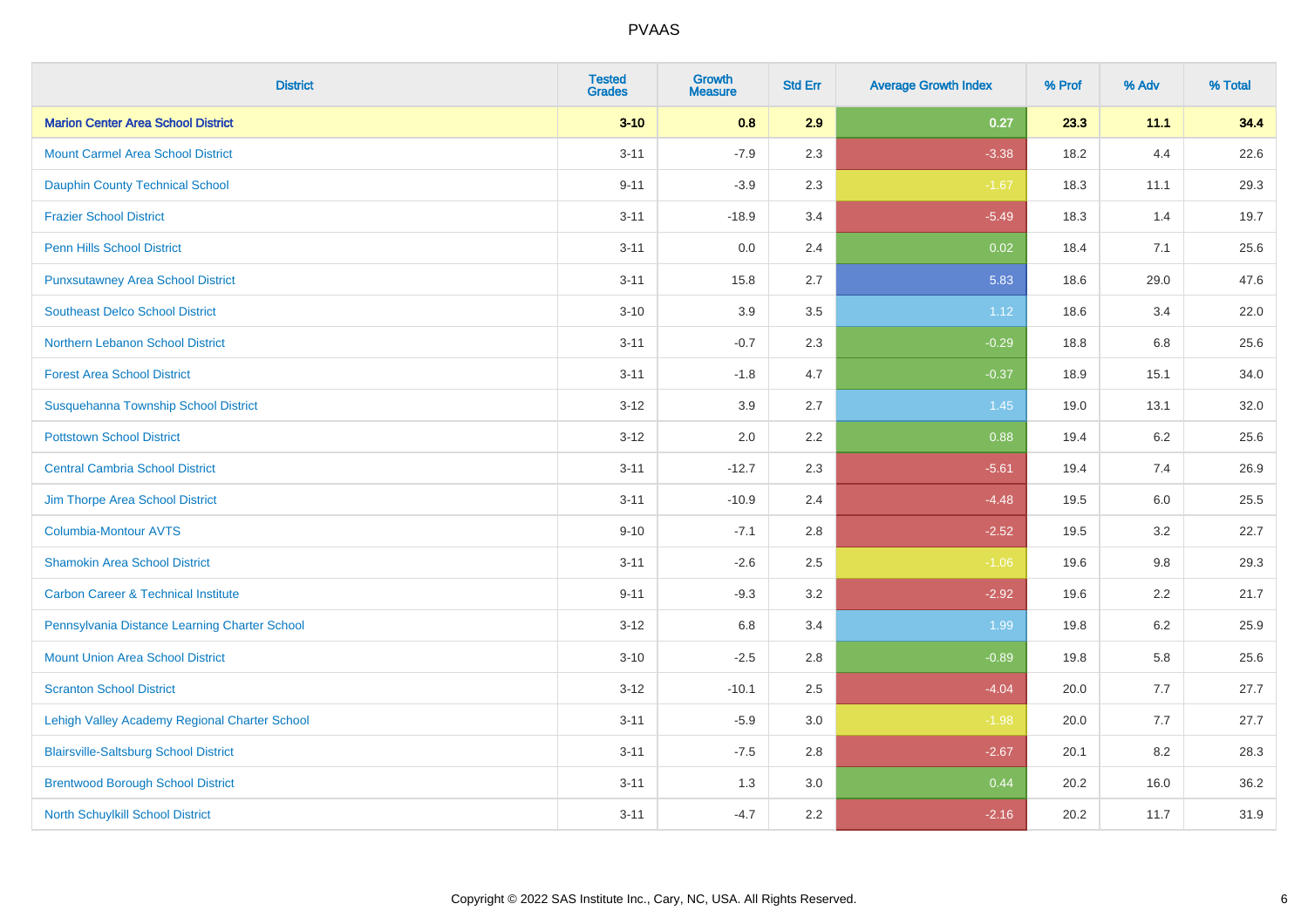| <b>District</b>                                 | <b>Tested</b><br><b>Grades</b> | <b>Growth</b><br><b>Measure</b> | <b>Std Err</b> | <b>Average Growth Index</b> | % Prof | % Adv   | % Total |
|-------------------------------------------------|--------------------------------|---------------------------------|----------------|-----------------------------|--------|---------|---------|
| <b>Marion Center Area School District</b>       | $3 - 10$                       | 0.8                             | 2.9            | 0.27                        | 23.3   | 11.1    | 34.4    |
| <b>Westinghouse Arts Academy Charter School</b> | $9 - 10$                       | $-6.0$                          | 3.3            | $-1.81$                     | 20.2   | $8.9\,$ | 29.1    |
| Meyersdale Area School District                 | $3 - 11$                       | $-16.1$                         | 3.3            | $-4.94$                     | 20.3   | 5.8     | 26.1    |
| <b>Wattsburg Area School District</b>           | $3 - 11$                       | 1.0                             | 2.7            | 0.36                        | 20.4   | 12.4    | 32.7    |
| <b>Bethlehem Area School District</b>           | $3 - 11$                       | $-4.5$                          | 1.1            | $-3.91$                     | 20.4   | 11.3    | 31.7    |
| <b>Hazleton Area School District</b>            | $3 - 11$                       | 6.0                             | 1.6            | 3.85                        | 20.5   | 9.0     | 29.5    |
| <b>Mastery Charter School - Pickett Campus</b>  | $6 - 10$                       | 2.7                             | 4.2            | 0.65                        | 20.6   | 0.0     | 20.6    |
| <b>Chartiers Valley School District</b>         | $3 - 11$                       | $-9.1$                          | 2.1            | $-4.23$                     | 20.7   | 17.4    | 38.0    |
| <b>Riverside School District</b>                | $3 - 11$                       | $-6.2$                          | 2.7            | $-2.33$                     | 20.8   | 17.0    | 37.7    |
| <b>Shikellamy School District</b>               | $3 - 10$                       | $-8.3$                          | 2.4            | $-3.42$                     | 20.8   | 18.5    | 39.2    |
| Pennsylvania Cyber Charter School               | $3 - 11$                       | 0.6                             | 1.5            | 0.37                        | 20.8   | 8.1     | 28.9    |
| <b>Laurel Highlands School District</b>         | $3 - 11$                       | $-3.8$                          | 2.3            | $-1.63$                     | 20.9   | 14.6    | 35.4    |
| <b>Antietam School District</b>                 | $3 - 10$                       | $-9.5$                          | 3.7            | $-2.57$                     | 20.9   | 1.5     | 22.4    |
| <b>Trinity Area School District</b>             | $3 - 11$                       | $-8.7$                          | 1.8            | $-4.87$                     | 20.9   | $9.8\,$ | 30.8    |
| <b>East Allegheny School District</b>           | $3 - 11$                       | $-6.4$                          | 3.0            | $-2.11$                     | 21.0   | 7.4     | 28.4    |
| <b>Somerset Area School District</b>            | $3 - 11$                       | $-7.6$                          | 2.4            | $-3.17$                     | 21.0   | 14.5    | 35.5    |
| <b>Monessen City School District</b>            | $3 - 10$                       | $-3.9$                          | 5.6            | $-0.69$                     | 21.0   | 10.5    | 31.6    |
| <b>Ferndale Area School District</b>            | $3 - 10$                       | $-1.1$                          | 4.1            | $-0.27$                     | 21.0   | 7.9     | 29.0    |
| <b>Mckeesport Area School District</b>          | $3 - 12$                       | 4.6                             | 2.2            | 2.14                        | 21.1   | 4.4     | 25.5    |
| Northern Lehigh School District                 | $3 - 12$                       | 6.1                             | 2.5            | 2.42                        | 21.4   | 18.0    | 39.3    |
| <b>Mahanoy Area School District</b>             | $3 - 10$                       | $-3.4$                          | 3.1            | $-1.07$                     | 21.4   | 8.6     | 30.0    |
| Philadelphia Academy Charter School             | $3 - 11$                       | $-14.7$                         | 2.7            | $-5.42$                     | 21.6   | 3.9     | 25.5    |
| <b>Southern Fulton School District</b>          | $3 - 11$                       | $-5.1$                          | 4.0            | $-1.29$                     | 21.7   | 13.0    | 34.8    |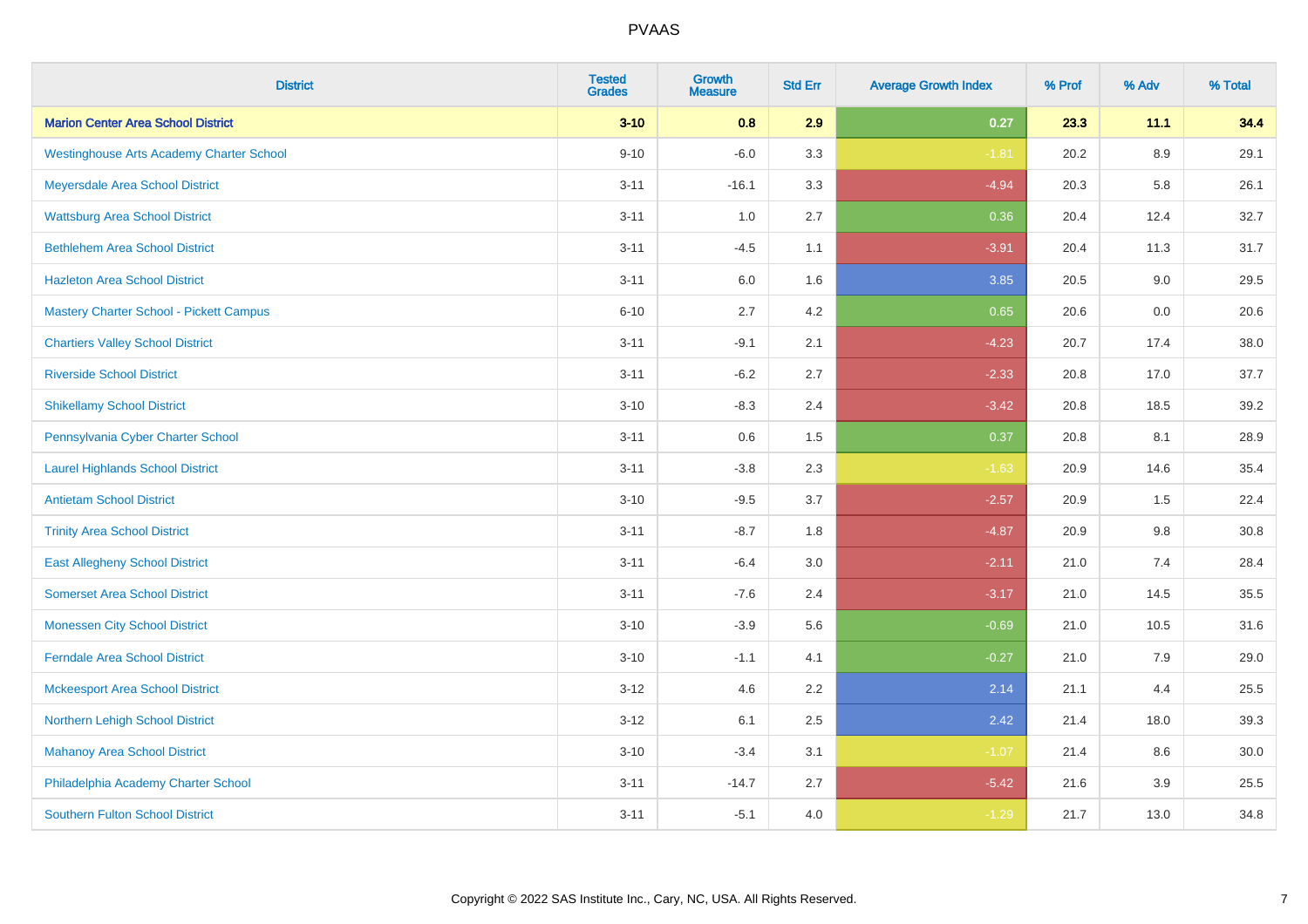| <b>District</b>                               | <b>Tested</b><br><b>Grades</b> | <b>Growth</b><br><b>Measure</b> | <b>Std Err</b> | <b>Average Growth Index</b> | % Prof | % Adv | % Total |
|-----------------------------------------------|--------------------------------|---------------------------------|----------------|-----------------------------|--------|-------|---------|
| <b>Marion Center Area School District</b>     | $3 - 10$                       | 0.8                             | 2.9            | 0.27                        | 23.3   | 11.1  | 34.4    |
| <b>Pottsville Area School District</b>        | $3 - 12$                       | $-4.9$                          | 2.1            | $-2.36$                     | 21.8   | 7.9   | 29.6    |
| <b>West York Area School District</b>         | $3 - 12$                       | $-9.8$                          | 2.7            | $-3.57$                     | 21.9   | 10.9  | 32.8    |
| <b>Brownsville Area School District</b>       | $3 - 12$                       | 3.9                             | 3.8            | 1.04                        | 22.0   | 8.5   | 30.5    |
| <b>Wyoming Valley West School District</b>    | $3 - 11$                       | $-5.5$                          | 2.3            | $-2.38$                     | 22.2   | 9.2   | 31.4    |
| Schuylkill Haven Area School District         | $3 - 11$                       | $-5.3$                          | 2.7            | $-1.96$                     | 22.2   | 11.6  | 33.8    |
| <b>Charleroi School District</b>              | $3 - 11$                       | $-4.3$                          | 2.7            | $-1.55$                     | 22.2   | 15.9  | 38.1    |
| <b>Lakeland School District</b>               | $3 - 11$                       | 13.3                            | 2.8            | 4.80                        | 22.2   | 21.2  | 43.4    |
| <b>Berwick Area School District</b>           | $3 - 11$                       | $-6.9$                          | 2.4            | $-2.84$                     | 22.3   | 11.5  | 33.8    |
| <b>Williamsburg Community School District</b> | $3 - 11$                       | $-16.9$                         | 4.1            | $-4.14$                     | 22.4   | 0.0   | 22.4    |
| <b>New Foundations Charter School</b>         | $3 - 11$                       | 0.6                             | 2.2            | 0.29                        | 22.4   | 4.0   | 26.4    |
| Philipsburg-Osceola Area School District      | $3 - 11$                       | 4.1                             | 3.0            | 1.37                        | 22.5   | 16.2  | 38.8    |
| <b>East Lycoming School District</b>          | $3 - 11$                       | $-10.9$                         | 2.1            | $-5.08$                     | 22.5   | 8.2   | 30.8    |
| <b>York Co School Of Technology</b>           | $9 - 12$                       | $-10.9$                         | 1.6            | $-6.79$                     | 22.6   | 4.0   | 26.6    |
| <b>Moniteau School District</b>               | $3 - 11$                       | $-11.8$                         | 2.9            | $-4.07$                     | 22.6   | 5.0   | 27.6    |
| <b>Hanover Public School District</b>         | $3 - 11$                       | $-12.4$                         | 2.7            | $-4.50$                     | 22.7   | 6.2   | 28.9    |
| <b>East Stroudsburg Area School District</b>  | $3 - 11$                       | $-4.9$                          | 1.4            | $-3.38$                     | 22.7   | 12.5  | 35.2    |
| <b>Roberto Clemente Charter School</b>        | $3 - 12$                       | $-3.3$                          | 4.1            | $-0.79$                     | 22.7   | 4.6   | 27.3    |
| <b>Troy Area School District</b>              | $3 - 10$                       | $-4.7$                          | 3.2            | $-1.46$                     | 22.8   | 16.5  | 39.2    |
| <b>Freedom Area School District</b>           | $3 - 11$                       | $-6.3$                          | 3.1            | $-2.04$                     | 22.9   | 8.4   | 31.3    |
| Juniata County School District                | $3 - 12$                       | 7.7                             | 2.0            | 3.81                        | 22.9   | 18.9  | 41.8    |
| Fox Chapel Area School District               | $3 - 11$                       | 17.6                            | 1.9            | 9.47                        | 22.9   | 52.0  | 74.9    |
| <b>Milton Area School District</b>            | $3 - 11$                       | $-10.1$                         | 2.5            | $-4.04$                     | 23.0   | 11.3  | 34.2    |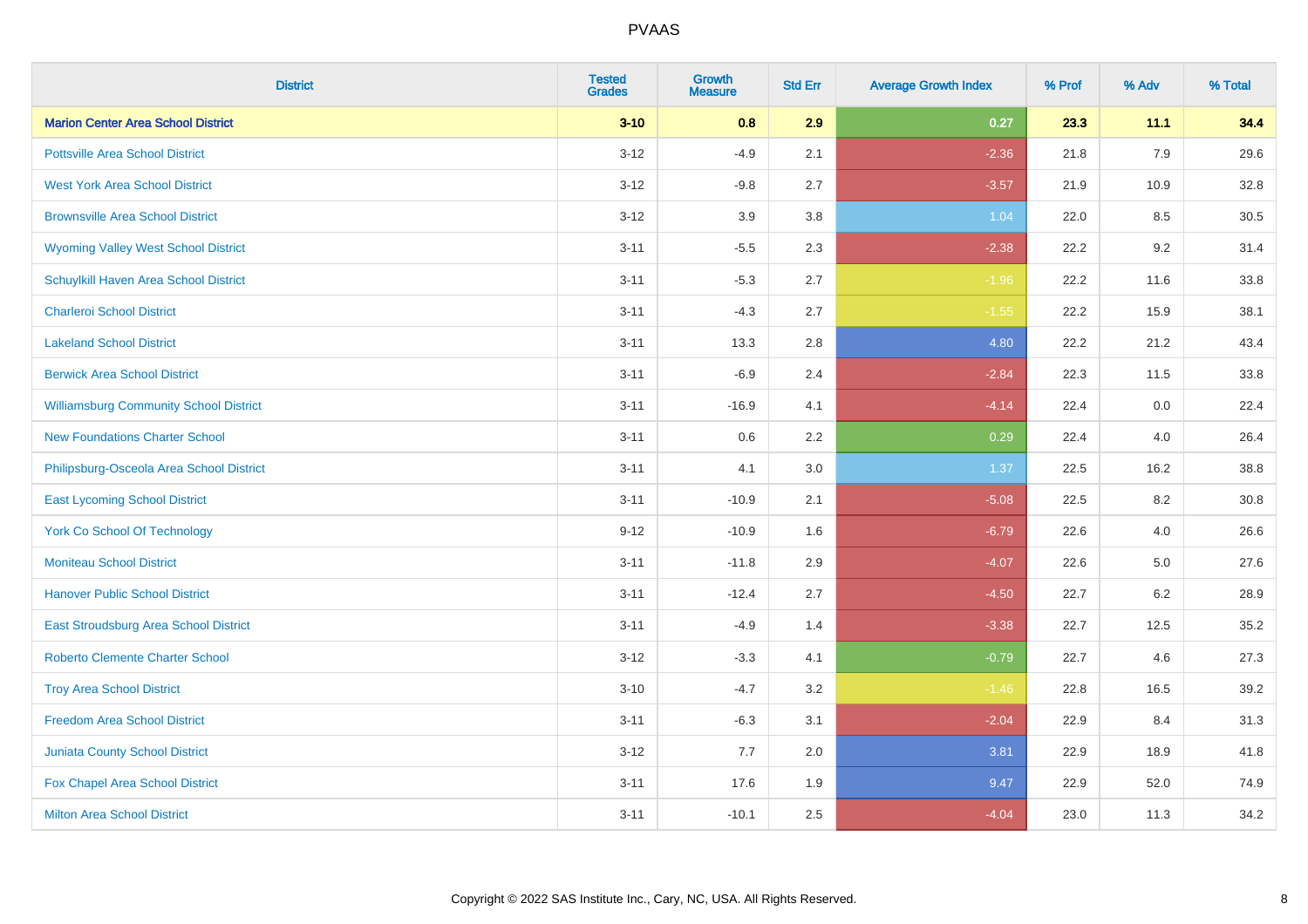| <b>District</b>                                         | <b>Tested</b><br><b>Grades</b> | <b>Growth</b><br><b>Measure</b> | <b>Std Err</b> | <b>Average Growth Index</b> | % Prof | % Adv | % Total |
|---------------------------------------------------------|--------------------------------|---------------------------------|----------------|-----------------------------|--------|-------|---------|
| <b>Marion Center Area School District</b>               | $3 - 10$                       | 0.8                             | 2.9            | 0.27                        | 23.3   | 11.1  | 34.4    |
| <b>Forbes Road School District</b>                      | $3 - 11$                       | $-11.5$                         | 4.7            | $-2.43$                     | 23.1   | 10.3  | 33.3    |
| Center For Student Learning Charter School At Pennsbury | $6 - 12$                       | $-3.3$                          | 6.0            | $-0.55$                     | 23.1   | 0.0   | 23.1    |
| <b>Juniata Valley School District</b>                   | $3 - 11$                       | 1.6                             | 3.2            | 0.51                        | 23.1   | 9.4   | 32.5    |
| <b>Kiski Area School District</b>                       | $3 - 11$                       | $-4.0$                          | 2.0            | $-1.99$                     | 23.1   | 18.2  | 41.3    |
| <b>School Lane Charter School</b>                       | $3 - 11$                       | 2.6                             | 3.6            | 0.72                        | 23.1   | 18.7  | 41.8    |
| Ambridge Area School District                           | $3 - 12$                       | $-19.4$                         | 2.5            | $-7.64$                     | 23.2   | 5.6   | 28.9    |
| <b>Marion Center Area School District</b>               | $3 - 10$                       | 0.8                             | 2.9            | 0.27                        | 23.3   | 11.1  | 34.4    |
| <b>Eastern Lebanon County School District</b>           | $3 - 11$                       | 4.0                             | 2.1            | 1.89                        | 23.5   | 11.5  | 35.0    |
| <b>Shippensburg Area School District</b>                | $3 - 11$                       | 0.5                             | 1.8            | 0.26                        | 23.5   | 22.8  | 46.3    |
| <b>York Academy Regional Charter School</b>             | $3 - 11$                       | $-2.3$                          | 4.4            | $-0.52$                     | 23.5   | 2.0   | 25.5    |
| <b>Big Spring School District</b>                       | $3 - 11$                       | $-9.8$                          | 2.3            | $-4.32$                     | 23.6   | 12.9  | 36.5    |
| <b>Centennial School District</b>                       | $3 - 10$                       | 1.5                             | 1.5            | 0.98                        | 23.6   | 12.4  | 36.0    |
| <b>Conemaugh Valley School District</b>                 | $3 - 12$                       | $-6.3$                          | 4.1            | $-1.54$                     | 23.7   | 5.1   | 28.8    |
| South Allegheny School District                         | $3 - 11$                       | $-0.9$                          | 3.1            | $-0.30$                     | 23.8   | 2.5   | 26.2    |
| <b>Upper Darby School District</b>                      | $3 - 12$                       | 11.2                            | 1.4            | 8.28                        | 23.8   | 11.8  | 35.6    |
| <b>Susq-Cyber Charter School</b>                        | $9 - 11$                       | $-3.2$                          | 5.8            | $-0.54$                     | 23.8   | 4.8   | 28.6    |
| <b>Ringgold School District</b>                         | $3 - 11$                       | 2.9                             | 2.2            | 1.32                        | 23.8   | 13.3  | 37.1    |
| South Side Area School District                         | $3 - 11$                       | $-0.6$                          | 3.1            | $-0.19$                     | 24.0   | 28.0  | 52.0    |
| Maritime Academy Charter School                         | $3 - 10$                       | 13.2                            | 3.1            | 4.29                        | 24.0   | 1.3   | 25.3    |
| <b>Corry Area School District</b>                       | $3 - 11$                       | $-6.8$                          | 2.3            | $-3.01$                     | 24.0   | 8.8   | 32.8    |
| Millersburg Area School District                        | $3 - 11$                       | $-6.6$                          | 3.4            | $-1.92$                     | 24.1   | 10.3  | 34.5    |
| <b>Easton Area School District</b>                      | $3 - 12$                       | 6.3                             | 1.3            | 4.91                        | 24.1   | 13.0  | 37.1    |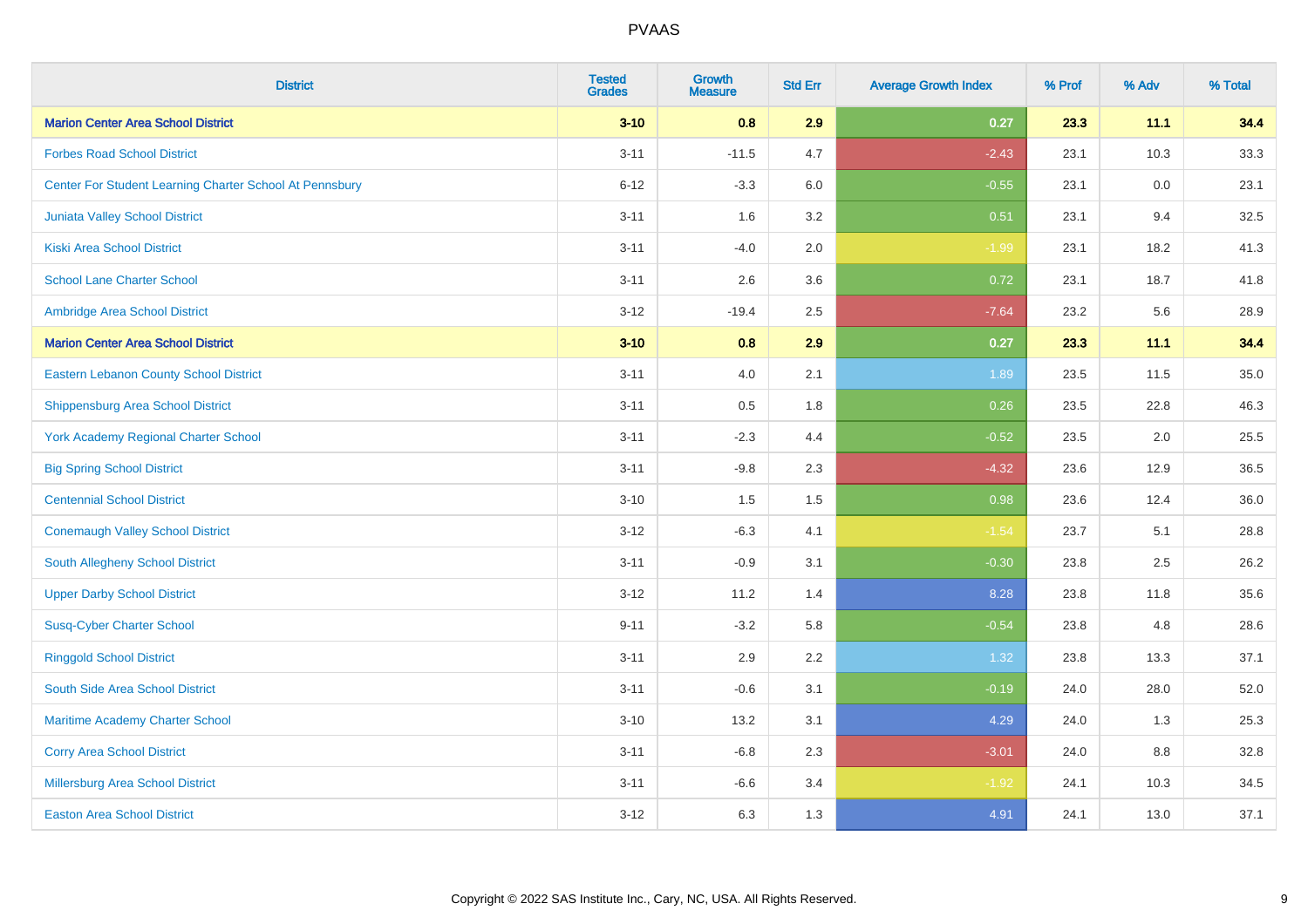| <b>District</b>                                | <b>Tested</b><br><b>Grades</b> | <b>Growth</b><br><b>Measure</b> | <b>Std Err</b> | <b>Average Growth Index</b> | % Prof | % Adv   | % Total |
|------------------------------------------------|--------------------------------|---------------------------------|----------------|-----------------------------|--------|---------|---------|
| <b>Marion Center Area School District</b>      | $3 - 10$                       | 0.8                             | 2.9            | 0.27                        | 23.3   | 11.1    | 34.4    |
| <b>Connellsville Area School District</b>      | $3 - 11$                       | $-5.3$                          | 2.0            | $-2.67$                     | 24.2   | $5.0\,$ | 29.1    |
| <b>Chambersburg Area School District</b>       | $3 - 11$                       | $-5.6$                          | 1.3            | $-4.42$                     | 24.2   | 15.2    | 39.4    |
| <b>Penns Manor Area School District</b>        | $3 - 12$                       | $-1.9$                          | 3.5            | $-0.55$                     | 24.2   | $3.8\,$ | 28.0    |
| <b>Bensalem Township School District</b>       | $3 - 11$                       | 1.0                             | 1.6            | 0.63                        | 24.3   | 10.7    | 34.9    |
| Northern York County School District           | $3 - 11$                       | 8.4                             | 1.8            | 4.63                        | 24.3   | 23.1    | 47.4    |
| <b>Cheltenham School District</b>              | $3 - 11$                       | $-17.6$                         | 2.0            | $-8.74$                     | 24.4   | 8.3     | 32.6    |
| <b>Salisbury Township School District</b>      | $3 - 11$                       | 5.8                             | 3.6            | 1.62                        | 24.4   | 12.6    | 37.0    |
| <b>Wellsboro Area School District</b>          | $3 - 11$                       | $-6.3$                          | 3.0            | $-2.08$                     | 24.4   | 13.4    | 37.8    |
| <b>Mercer Area School District</b>             | $3 - 11$                       | 2.2                             | 3.1            | 0.70                        | 24.4   | 11.8    | 36.2    |
| <b>Smethport Area School District</b>          | $3 - 12$                       | 5.8                             | 3.8            | 1.52                        | 24.6   | 20.0    | 44.6    |
| <b>Agora Cyber Charter School</b>              | $3 - 11$                       | 14.6                            | 2.4            | 6.03                        | 24.7   | 19.5    | 44.2    |
| <b>Mastery Charter School - Hardy Williams</b> | $3 - 11$                       | 6.6                             | 3.0            | 2.21                        | 24.7   | 1.2     | 25.9    |
| <b>Upper Moreland Township School District</b> | $3 - 11$                       | 1.1                             | 2.0            | 0.56                        | 24.8   | 26.6    | 51.3    |
| <b>Towanda Area School District</b>            | $3 - 11$                       | $-4.0$                          | 2.6            | $-1.52$                     | 24.8   | 9.9     | 34.8    |
| <b>York Suburban School District</b>           | $3 - 11$                       | 7.4                             | 2.1            | 3.55                        | 24.9   | 31.2    | 56.1    |
| <b>Cambria Heights School District</b>         | $3 - 10$                       | $-6.2$                          | 2.9            | $-2.11$                     | 25.0   | 13.0    | 38.0    |
| <b>Montgomery Area School District</b>         | $3 - 11$                       | $-5.8$                          | 3.2            | $-1.83$                     | 25.0   | 11.5    | 36.5    |
| <b>Moshannon Valley School District</b>        | $3 - 10$                       | $-5.1$                          | 4.6            | $-1.12$                     | 25.0   | 12.5    | 37.5    |
| <b>MaST Community Charter School</b>           | $3 - 10$                       | $-0.9$                          | 2.5            | $-0.34$                     | 25.0   | 21.6    | 46.6    |
| <b>Austin Area School District</b>             | $3 - 11$                       | 2.6                             | 6.0            | 0.43                        | 25.0   | 18.8    | 43.8    |
| Northern Tioga School District                 | $3 - 12$                       | 6.8                             | 2.6            | 2.64                        | 25.0   | 16.9    | 41.9    |
| Selinsgrove Area School District               | $3 - 12$                       | $-5.7$                          | 2.1            | $-2.74$                     | 25.4   | 13.9    | 39.2    |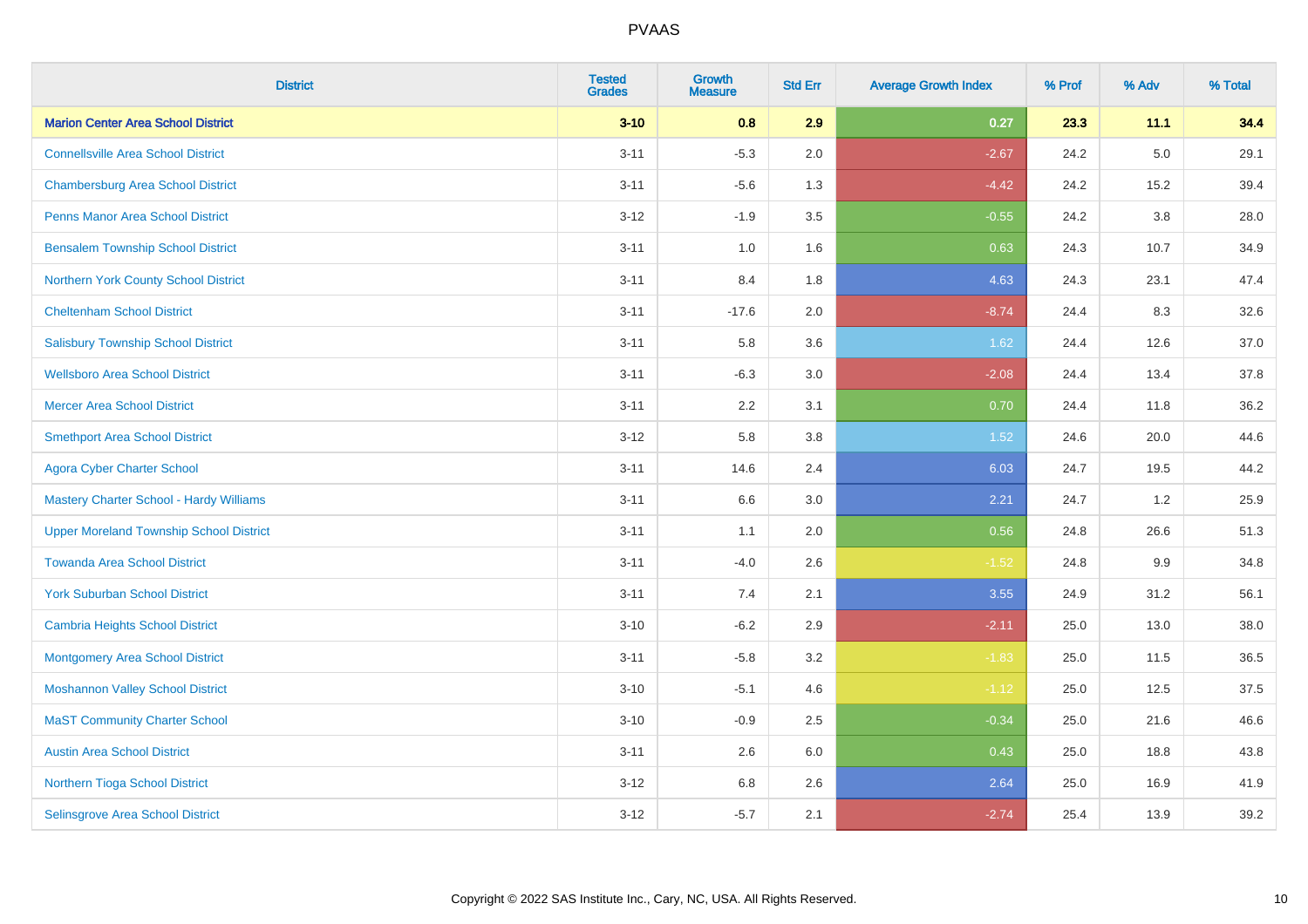| <b>District</b>                                   | <b>Tested</b><br><b>Grades</b> | <b>Growth</b><br><b>Measure</b> | <b>Std Err</b> | <b>Average Growth Index</b> | % Prof | % Adv | % Total |
|---------------------------------------------------|--------------------------------|---------------------------------|----------------|-----------------------------|--------|-------|---------|
| <b>Marion Center Area School District</b>         | $3 - 10$                       | 0.8                             | 2.9            | 0.27                        | 23.3   | 11.1  | 34.4    |
| <b>Upper Perkiomen School District</b>            | $3 - 11$                       | 5.7                             | 1.9            | 3.04                        | 25.4   | 19.9  | 45.4    |
| <b>Central Columbia School District</b>           | $3 - 12$                       | 0.3                             | 2.3            | 0.12                        | 25.4   | 37.6  | 63.0    |
| <b>Collegium Charter School</b>                   | $3 - 10$                       | 21.2                            | 2.6            | 8.18                        | 25.4   | 16.4  | 41.8    |
| <b>Cranberry Area School District</b>             | $3 - 12$                       | $-0.9$                          | 3.1            | $-0.29$                     | 25.5   | 9.7   | 35.2    |
| Insight PA Cyber Charter School                   | $3 - 11$                       | $-9.4$                          | 5.8            | $-1.62$                     | 25.6   | 4.6   | 30.2    |
| <b>Wyomissing Area School District</b>            | $3 - 12$                       | $-2.4$                          | 2.6            | $-0.92$                     | 25.6   | 28.1  | 53.7    |
| <b>Grove City Area School District</b>            | $3 - 12$                       | $-8.8$                          | 2.3            | $-3.89$                     | 25.6   | 16.4  | 42.0    |
| <b>Beaver Area School District</b>                | $3 - 10$                       | $-3.0$                          | 2.5            | $-1.16$                     | 25.8   | 27.8  | 53.6    |
| Lake-Lehman School District                       | $3 - 11$                       | 14.9                            | 2.8            | 5.34                        | 25.8   | 22.5  | 48.3    |
| <b>Bangor Area School District</b>                | $3 - 12$                       | $-1.2$                          | 2.0            | $-0.60$                     | 25.8   | 12.7  | 38.5    |
| <b>Environmental Charter School At Frick Park</b> | $3-9$                          | $-6.2$                          | 3.7            | $-1.67$                     | 25.9   | 3.4   | 29.3    |
| <b>Saucon Valley School District</b>              | $3 - 11$                       | 18.9                            | 2.2            | 8.48                        | 26.0   | 39.6  | 65.6    |
| <b>Waynesboro Area School District</b>            | $3 - 12$                       | 3.0                             | 1.8            | 1.67                        | 26.0   | 23.5  | 49.5    |
| <b>Octorara Area School District</b>              | $3 - 11$                       | $-7.5$                          | 3.2            | $-2.35$                     | 26.1   | 17.0  | 43.2    |
| Northern Bedford County School District           | $3 - 11$                       | $-2.3$                          | 3.3            | $-0.69$                     | 26.2   | 16.9  | 43.1    |
| <b>North Star School District</b>                 | $3 - 11$                       | 1.1                             | 3.3            | 0.34                        | 26.2   | 20.0  | 46.2    |
| <b>Chartiers-Houston School District</b>          | $3 - 10$                       | $-16.5$                         | 3.5            | $-4.79$                     | 26.3   | 6.6   | 32.9    |
| <b>Elk Lake School District</b>                   | $3 - 11$                       | $-6.1$                          | 2.9            | $-2.12$                     | 26.3   | 11.6  | 37.9    |
| Mastery Charter High School-Lenfest Campus        | $7 - 11$                       | $-1.8$                          | 5.8            | $-0.30$                     | 26.3   | 0.0   | 26.3    |
| Southern Tioga School District                    | $3 - 11$                       | $-0.1$                          | 2.8            | $-0.03$                     | 26.3   | 10.3  | 36.6    |
| <b>Crawford Central School District</b>           | $3 - 11$                       | 5.7                             | 2.1            | 2.71                        | 26.4   | 15.8  | 42.1    |
| <b>North Hills School District</b>                | $3 - 11$                       | $-15.8$                         | 1.8            | $-8.84$                     | 26.4   | 19.8  | 46.2    |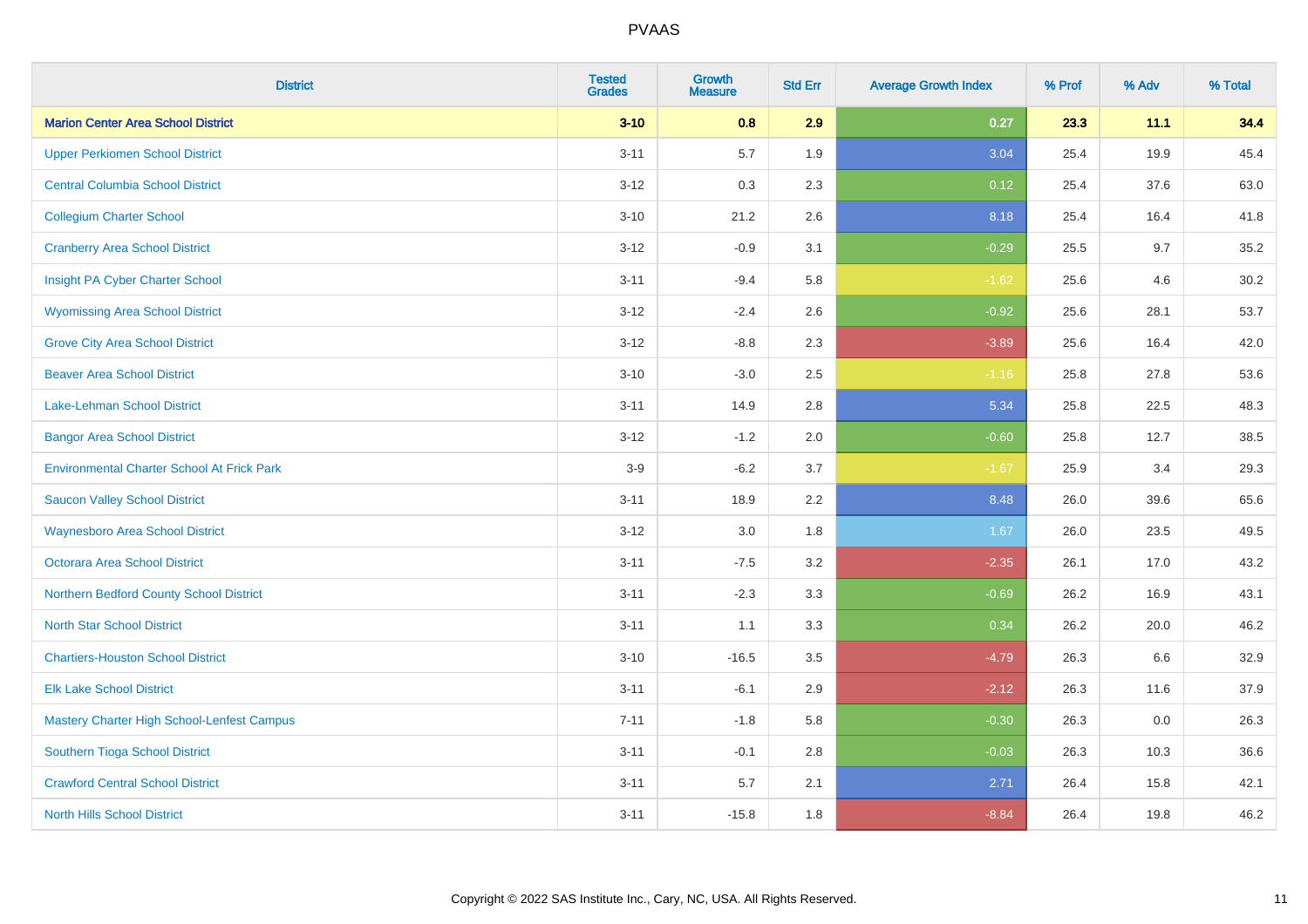| <b>District</b>                                    | <b>Tested</b><br><b>Grades</b> | <b>Growth</b><br><b>Measure</b> | <b>Std Err</b> | <b>Average Growth Index</b> | % Prof | % Adv | % Total |
|----------------------------------------------------|--------------------------------|---------------------------------|----------------|-----------------------------|--------|-------|---------|
| <b>Marion Center Area School District</b>          | $3 - 10$                       | 0.8                             | 2.9            | 0.27                        | 23.3   | 11.1  | 34.4    |
| <b>Butler Area School District</b>                 | $3 - 11$                       | $-14.1$                         | 1.5            | $-9.60$                     | 26.4   | 11.1  | 37.5    |
| Karns City Area School District                    | $3 - 11$                       | $-7.2$                          | 2.6            | $-2.71$                     | 26.4   | 20.8  | 47.2    |
| <b>Port Allegany School District</b>               | $3 - 11$                       | 6.5                             | 3.7            | 1.74                        | 26.4   | 11.3  | 37.7    |
| <b>Oswayo Valley School District</b>               | $3-12$                         | 9.9                             | 5.1            | 1.93                        | 26.5   | 44.1  | 70.6    |
| <b>Titusville Area School District</b>             | $3 - 11$                       | $-5.0$                          | 2.5            | $-1.98$                     | 26.5   | 6.8   | 33.3    |
| Penn-Delco School District                         | $3 - 11$                       | 1.3                             | 1.8            | 0.75                        | 26.5   | 12.6  | 39.1    |
| <b>Northern Cambria School District</b>            | $3 - 11$                       | $-0.3$                          | 3.4            | $-0.09$                     | 26.5   | 1.2   | 27.7    |
| <b>Forest City Regional School District</b>        | $3 - 12$                       | $-1.2$                          | 3.6            | $-0.33$                     | 26.5   | 8.2   | 34.7    |
| <b>Bentworth School District</b>                   | $3 - 11$                       | 7.0                             | 3.0            | 2.36                        | 26.6   | 17.0  | 43.6    |
| <b>Valley View School District</b>                 | $3 - 11$                       | 9.3                             | 2.2            | 4.18                        | 26.6   | 23.1  | 49.7    |
| <b>Warren County School District</b>               | $3 - 11$                       | $-0.1$                          | 1.6            | $-0.06$                     | 26.7   | 9.7   | 36.4    |
| <b>Penn Manor School District</b>                  | $3 - 11$                       | 7.1                             | 1.5            | 4.82                        | 26.7   | 20.5  | 47.2    |
| <b>Pittston Area School District</b>               | $3 - 11$                       | $-8.2$                          | 2.2            | $-3.75$                     | 26.7   | 14.8  | 41.5    |
| <b>Ellwood City Area School District</b>           | $3 - 11$                       | $-12.5$                         | 3.1            | $-4.00$                     | 26.7   | 8.7   | 35.4    |
| Jeannette City School District                     | $3 - 11$                       | $-0.7$                          | 3.4            | $-0.20$                     | 26.8   | 4.1   | 30.9    |
| <b>West Perry School District</b>                  | $3 - 11$                       | 11.0                            | 2.3            | 4.76                        | 26.9   | 20.5  | 47.4    |
| <b>Commonwealth Charter Academy Charter School</b> | $3 - 10$                       | 4.2                             | 1.6            | 2.68                        | 27.0   | 15.6  | 42.5    |
| <b>Portage Area School District</b>                | $3 - 10$                       | $-0.5$                          | 3.3            | $-0.14$                     | 27.0   | 20.6  | 47.6    |
| Catasauqua Area School District                    | $3 - 12$                       | $-7.3$                          | 2.8            | $-2.58$                     | 27.1   | 11.2  | 38.3    |
| <b>Keystone Central School District</b>            | $3 - 11$                       | 3.6                             | 1.8            | 2.04                        | 27.1   | 14.6  | 41.8    |
| <b>Exeter Township School District</b>             | $3 - 11$                       | $-1.0$                          | 1.7            | $-0.58$                     | 27.2   | 15.6  | 42.8    |
| <b>Colonial School District</b>                    | $3 - 11$                       | 22.1                            | 1.6            | 13.55                       | 27.2   | 43.5  | 70.6    |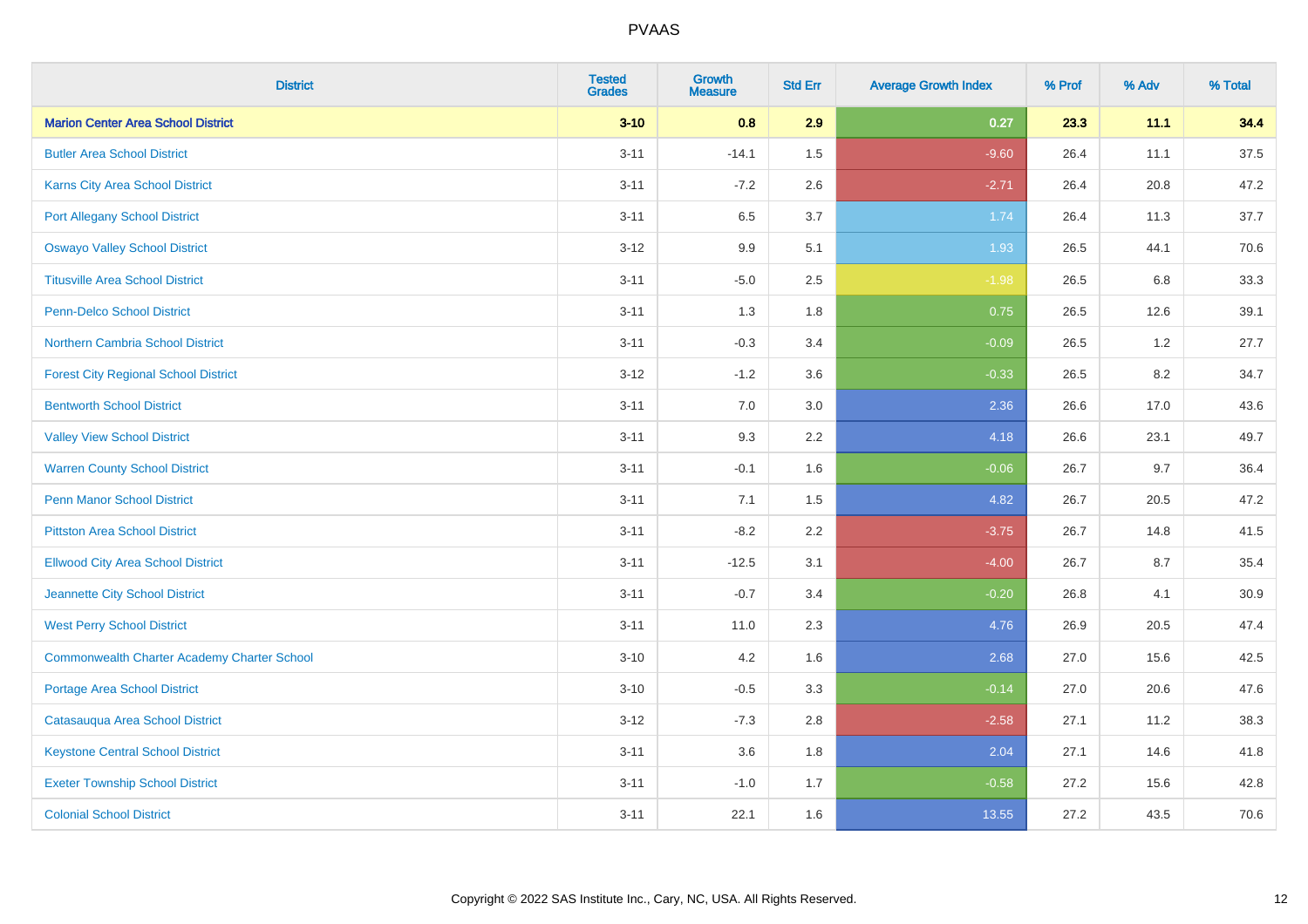| <b>District</b>                                 | <b>Tested</b><br><b>Grades</b> | Growth<br><b>Measure</b> | <b>Std Err</b> | <b>Average Growth Index</b> | % Prof | % Adv | % Total |
|-------------------------------------------------|--------------------------------|--------------------------|----------------|-----------------------------|--------|-------|---------|
| <b>Marion Center Area School District</b>       | $3 - 10$                       | 0.8                      | 2.9            | 0.27                        | 23.3   | 11.1  | 34.4    |
| <b>Solanco School District</b>                  | $3 - 11$                       | 2.2                      | 1.8            | 1.18                        | 27.2   | 15.0  | 42.3    |
| <b>Reynolds School District</b>                 | $3 - 10$                       | $-3.0$                   | 3.5            | $-0.87$                     | 27.3   | 9.1   | 36.4    |
| <b>Penn Cambria School District</b>             | $3 - 11$                       | $-4.5$                   | 2.4            | $-1.86$                     | 27.3   | 15.8  | 43.2    |
| <b>Conneaut School District</b>                 | $3 - 12$                       | $-2.3$                   | 2.6            | $-0.91$                     | 27.4   | 9.7   | 37.1    |
| <b>Minersville Area School District</b>         | $3 - 11$                       | $-2.9$                   | 3.4            | $-0.86$                     | 27.4   | 9.7   | 37.1    |
| Capital Area School for the Arts Charter School | $9 - 11$                       | 14.2                     | 4.5            | 3.13                        | 27.5   | 30.0  | 57.5    |
| <b>Wissahickon School District</b>              | $3 - 10$                       | $-5.3$                   | 1.7            | $-3.14$                     | 27.5   | 29.0  | 56.6    |
| <b>Oxford Area School District</b>              | $3 - 11$                       | $-3.1$                   | 1.8            | $-1.77$                     | 27.5   | 14.5  | 42.0    |
| <b>Carbondale Area School District</b>          | $3 - 10$                       | $-2.8$                   | 3.2            | $-0.87$                     | 27.5   | 2.9   | 30.4    |
| <b>Interboro School District</b>                | $3 - 12$                       | $-8.4$                   | 2.0            | $-4.27$                     | 27.6   | 6.4   | 34.1    |
| <b>Deer Lakes School District</b>               | $3 - 11$                       | $-10.0$                  | 2.5            | $-4.02$                     | 27.7   | 9.9   | 37.6    |
| <b>Brandywine Heights Area School District</b>  | $3 - 11$                       | 5.8                      | 2.6            | 2.27                        | 27.7   | 28.6  | 56.2    |
| <b>Warwick School District</b>                  | $3 - 11$                       | 21.7                     | 1.8            | 11.76                       | 27.7   | 36.3  | 64.0    |
| <b>Bucks County Technical High School</b>       | $9 - 10$                       | $-2.9$                   | 2.2            | $-1.29$                     | 27.7   | 10.4  | 38.2    |
| <b>Manheim Central School District</b>          | $3 - 11$                       | 12.8                     | 2.0            | 6.52                        | 27.8   | 35.4  | 63.2    |
| <b>Bristol Borough School District</b>          | $3 - 12$                       | $-5.9$                   | 2.9            | $-2.00$                     | 27.8   | 3.3   | 31.1    |
| <b>Eastern York School District</b>             | $3 - 11$                       | $-6.2$                   | 2.3            | $-2.70$                     | 27.8   | 18.5  | 46.4    |
| <b>Palisades School District</b>                | $3 - 11$                       | 7.7                      | 2.9            | 2.66                        | 27.8   | 20.3  | 48.1    |
| <b>Central Greene School District</b>           | $3 - 11$                       | $-0.4$                   | 2.5            | $-0.15$                     | 27.8   | 14.8  | 42.6    |
| Huntingdon Area School District                 | $3 - 11$                       | 5.8                      | 2.6            | 2.28                        | 27.8   | 17.4  | 45.2    |
| <b>Burrell School District</b>                  | $3 - 11$                       | $-1.5$                   | 3.3            | $-0.44$                     | 27.8   | 17.7  | 45.6    |
| <b>Carlynton School District</b>                | $3 - 11$                       | $-2.0$                   | 3.2            | $-0.62$                     | 27.9   | 5.2   | 33.1    |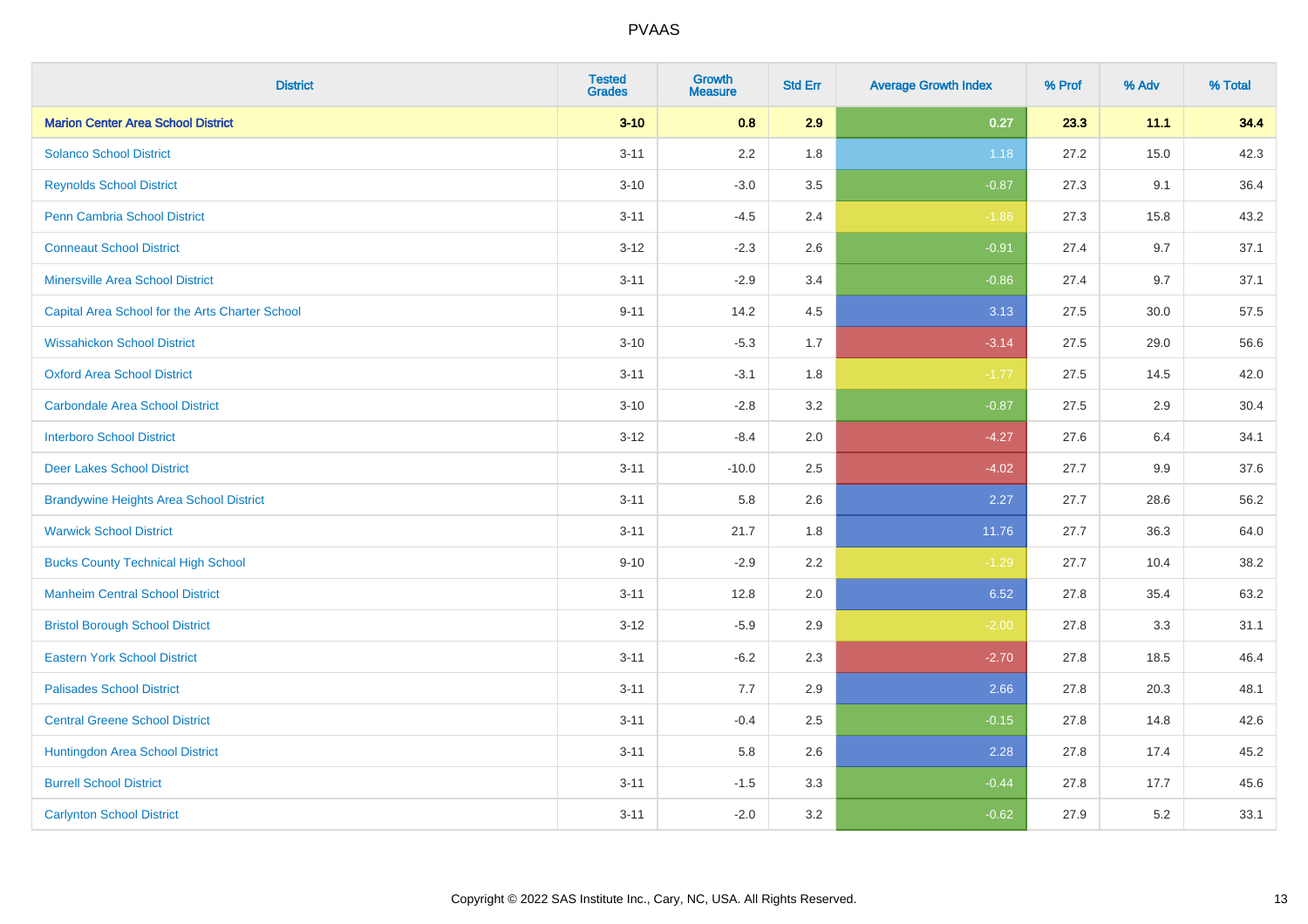| <b>District</b>                               | <b>Tested</b><br><b>Grades</b> | <b>Growth</b><br><b>Measure</b> | <b>Std Err</b> | <b>Average Growth Index</b> | % Prof | % Adv | % Total  |
|-----------------------------------------------|--------------------------------|---------------------------------|----------------|-----------------------------|--------|-------|----------|
| <b>Marion Center Area School District</b>     | $3 - 10$                       | 0.8                             | 2.9            | 0.27                        | 23.3   | 11.1  | 34.4     |
| Hatboro-Horsham School District               | $3 - 11$                       | $-2.7$                          | 1.6            | $-1.65$                     | 27.9   | 17.9  | 45.8     |
| <b>Carlisle Area School District</b>          | $3 - 11$                       | $-5.2$                          | 1.7            | $-2.99$                     | 28.0   | 19.3  | 47.3     |
| Hamburg Area School District                  | $3 - 11$                       | $0.6\,$                         | 2.4            | 0.25                        | 28.0   | 15.5  | 43.6     |
| <b>Cornwall-Lebanon School District</b>       | $3 - 11$                       | 8.2                             | 1.6            | 5.24                        | 28.0   | 20.5  | 48.6     |
| <b>Hempfield Area School District</b>         | $3 - 12$                       | $-10.2$                         | 1.6            | $-6.37$                     | 28.1   | 19.2  | 47.3     |
| <b>South Park School District</b>             | $3 - 11$                       | $-8.8$                          | 2.5            | $-3.46$                     | 28.1   | 17.0  | 45.2     |
| <b>Conrad Weiser Area School District</b>     | $3 - 11$                       | 7.1                             | 2.1            | 3.34                        | 28.2   | 14.4  | 42.6     |
| <b>Cocalico School District</b>               | $3 - 11$                       | 12.3                            | 1.9            | 6.48                        | 28.2   | 32.3  | 60.5     |
| <b>Berlin Brothersvalley School District</b>  | $3 - 11$                       | 19.6                            | 4.0            | 4.93                        | 28.3   | 41.3  | 69.6     |
| <b>Mid Valley School District</b>             | $3 - 10$                       | $-11.1$                         | 2.7            | $-4.07$                     | 28.3   | 8.1   | 36.4     |
| <b>Clarion-Limestone Area School District</b> | $3 - 12$                       | $-10.0$                         | 3.6            | $-2.76$                     | 28.3   | 20.0  | 48.3     |
| Renaissance Academy Charter School            | $3 - 11$                       | $-5.6$                          | 3.1            | $-1.79$                     | 28.4   | 18.5  | 46.9     |
| Pen Argyl Area School District                | $3 - 12$                       | 12.8                            | 2.5            | 5.10                        | 28.5   | 23.8  | 52.3     |
| <b>Pleasant Valley School District</b>        | $3 - 11$                       | $-3.3$                          | 1.8            | $-1.80$                     | 28.5   | 10.4  | $39.0\,$ |
| <b>Wallenpaupack Area School District</b>     | $3 - 11$                       | 8.8                             | 2.1            | 4.28                        | 28.5   | 18.9  | 47.4     |
| <b>Old Forge School District</b>              | $3 - 12$                       | $-11.3$                         | 3.1            | $-3.62$                     | 28.6   | 13.2  | 41.8     |
| Jefferson-Morgan School District              | $3 - 10$                       | $-12.0$                         | 3.9            | $-3.09$                     | 28.6   | 6.1   | 34.7     |
| <b>Pottsgrove School District</b>             | $3 - 11$                       | $-5.5$                          | 2.0            | $-2.78$                     | 28.6   | 10.3  | 38.8     |
| <b>Midd-West School District</b>              | $3 - 11$                       | 3.6                             | 2.6            | 1.42                        | 28.6   | 25.0  | 53.6     |
| <b>Kennett Consolidated School District</b>   | $3 - 11$                       | $-10.4$                         | 1.7            | $-6.27$                     | 28.7   | 14.0  | 42.7     |
| <b>Bellefonte Area School District</b>        | $3 - 11$                       | 6.7                             | 2.0            | 3.34                        | 28.8   | 21.5  | 50.2     |
| <b>Forest Hills School District</b>           | $3 - 11$                       | 1.8                             | 2.5            | 0.71                        | 28.8   | 10.3  | 39.1     |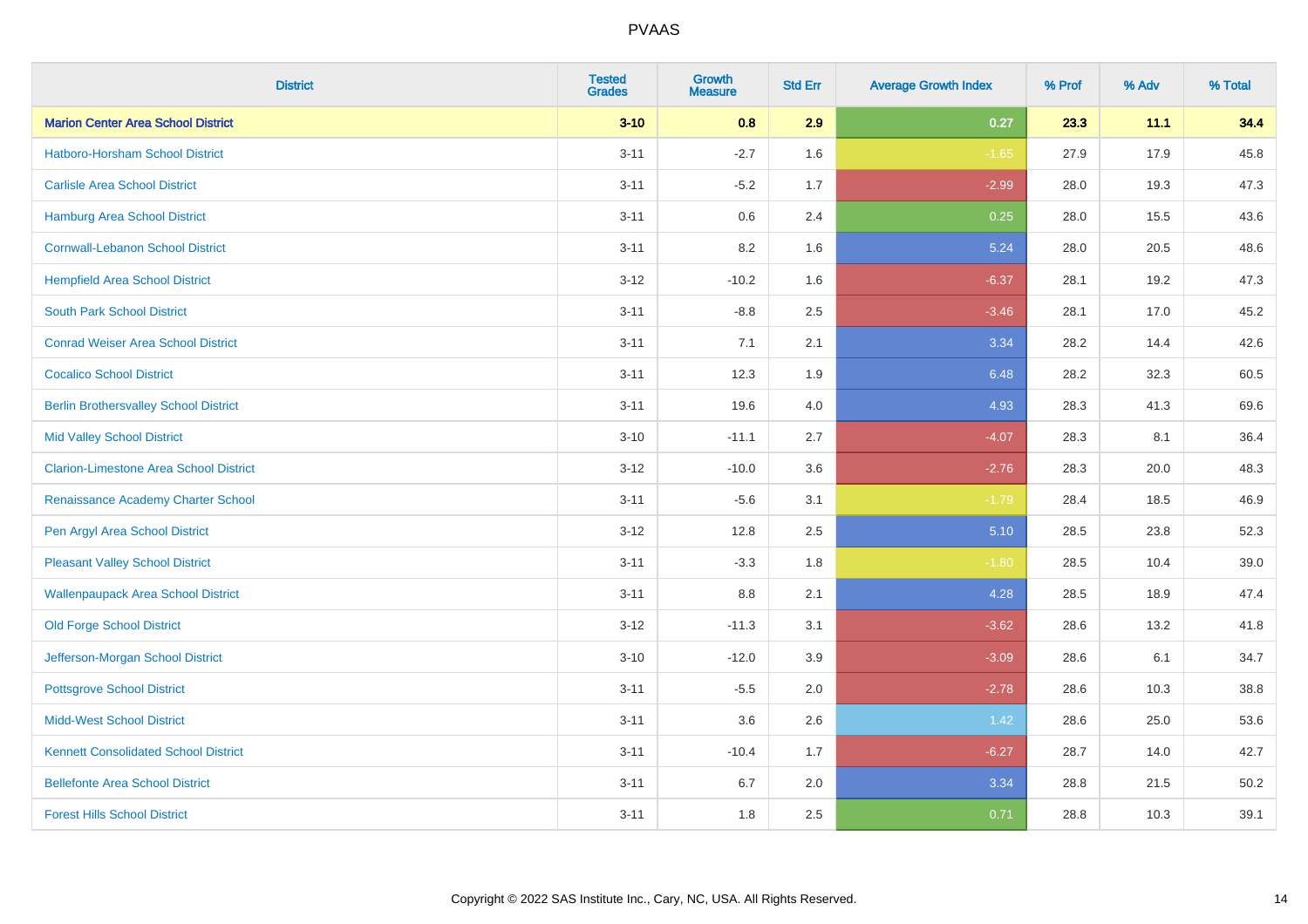| <b>District</b>                                | <b>Tested</b><br><b>Grades</b> | <b>Growth</b><br><b>Measure</b> | <b>Std Err</b> | <b>Average Growth Index</b> | % Prof | % Adv | % Total |
|------------------------------------------------|--------------------------------|---------------------------------|----------------|-----------------------------|--------|-------|---------|
| <b>Marion Center Area School District</b>      | $3 - 10$                       | 0.8                             | 2.9            | 0.27                        | 23.3   | 11.1  | 34.4    |
| <b>Gettysburg Area School District</b>         | $3 - 11$                       | $-6.0$                          | 2.0            | $-3.02$                     | 28.8   | 19.6  | 48.5    |
| Daniel Boone Area School District              | $3 - 12$                       | 0.9                             | 1.9            | 0.46                        | 28.9   | 22.0  | 51.0    |
| Lehigh Valley Charter High School For The Arts | $9 - 10$                       | $-11.8$                         | 2.5            | $-4.76$                     | 28.9   | 5.7   | 34.6    |
| <b>Yough School District</b>                   | $3 - 10$                       | $-6.2$                          | 2.7            | $-2.27$                     | 28.9   | 8.8   | 37.7    |
| Altoona Area School District                   | $3 - 12$                       | 0.1                             | 1.5            | 0.07                        | 29.0   | 13.8  | 42.8    |
| 21st Century Cyber Charter School              | $6 - 12$                       | 6.6                             | 2.1            | 3.16                        | 29.0   | 21.8  | 50.8    |
| <b>Neshannock Township School District</b>     | $3 - 10$                       | $-12.5$                         | 2.7            | $-4.73$                     | 29.0   | 13.0  | 42.0    |
| <b>Southeastern Greene School District</b>     | $3 - 10$                       | $-2.3$                          | 4.4            | $-0.53$                     | 29.0   | 9.7   | 38.7    |
| Oil City Area School District                  | $3 - 11$                       | 8.6                             | 2.4            | 3.56                        | 29.1   | 13.1  | 42.2    |
| <b>Pequea Valley School District</b>           | $3 - 11$                       | 18.0                            | 3.1            | 5.74                        | 29.2   | 37.5  | 66.7    |
| <b>Nazareth Area School District</b>           | $3 - 11$                       | $-2.5$                          | 1.7            | $-1.53$                     | 29.2   | 24.6  | 53.8    |
| <b>Central Dauphin School District</b>         | $3 - 11$                       | $-5.2$                          | 1.2            | $-4.24$                     | 29.3   | 8.7   | 38.0    |
| <b>Commodore Perry School District</b>         | $3 - 11$                       | $-10.4$                         | 4.5            | $-2.30$                     | 29.4   | 5.9   | 35.3    |
| <b>Lower Merion School District</b>            | $3 - 11$                       | 18.9                            | 1.2            | 15.42                       | 29.4   | 48.6  | 78.0    |
| <b>Pine Grove Area School District</b>         | $3 - 11$                       | $-1.1$                          | $3.0\,$        | $-0.36$                     | 29.5   | 14.3  | 43.8    |
| <b>Blue Ridge School District</b>              | $3 - 11$                       | 8.3                             | 3.7            | 2.24                        | 29.6   | 9.3   | 38.9    |
| Penns Valley Area School District              | $3 - 12$                       | 14.1                            | 2.6            | 5.33                        | 29.6   | 23.3  | 52.9    |
| <b>Abington School District</b>                | $3 - 10$                       | 0.9                             | 1.6            | 0.57                        | 29.7   | 28.7  | 58.4    |
| <b>Union City Area School District</b>         | $3 - 12$                       | $-8.7$                          | 3.3            | $-2.59$                     | 29.7   | 10.9  | 40.6    |
| <b>Girard School District</b>                  | $3 - 11$                       | $-12.3$                         | 2.6            | $-4.76$                     | 29.7   | 18.9  | 48.6    |
| <b>Schuylkill Valley School District</b>       | $3 - 11$                       | $-1.0$                          | 2.2            | $-0.47$                     | 29.8   | 20.2  | 50.0    |
| Northampton Area School District               | $3 - 11$                       | 3.2                             | 1.5            | 2.05                        | 29.8   | 17.9  | 47.7    |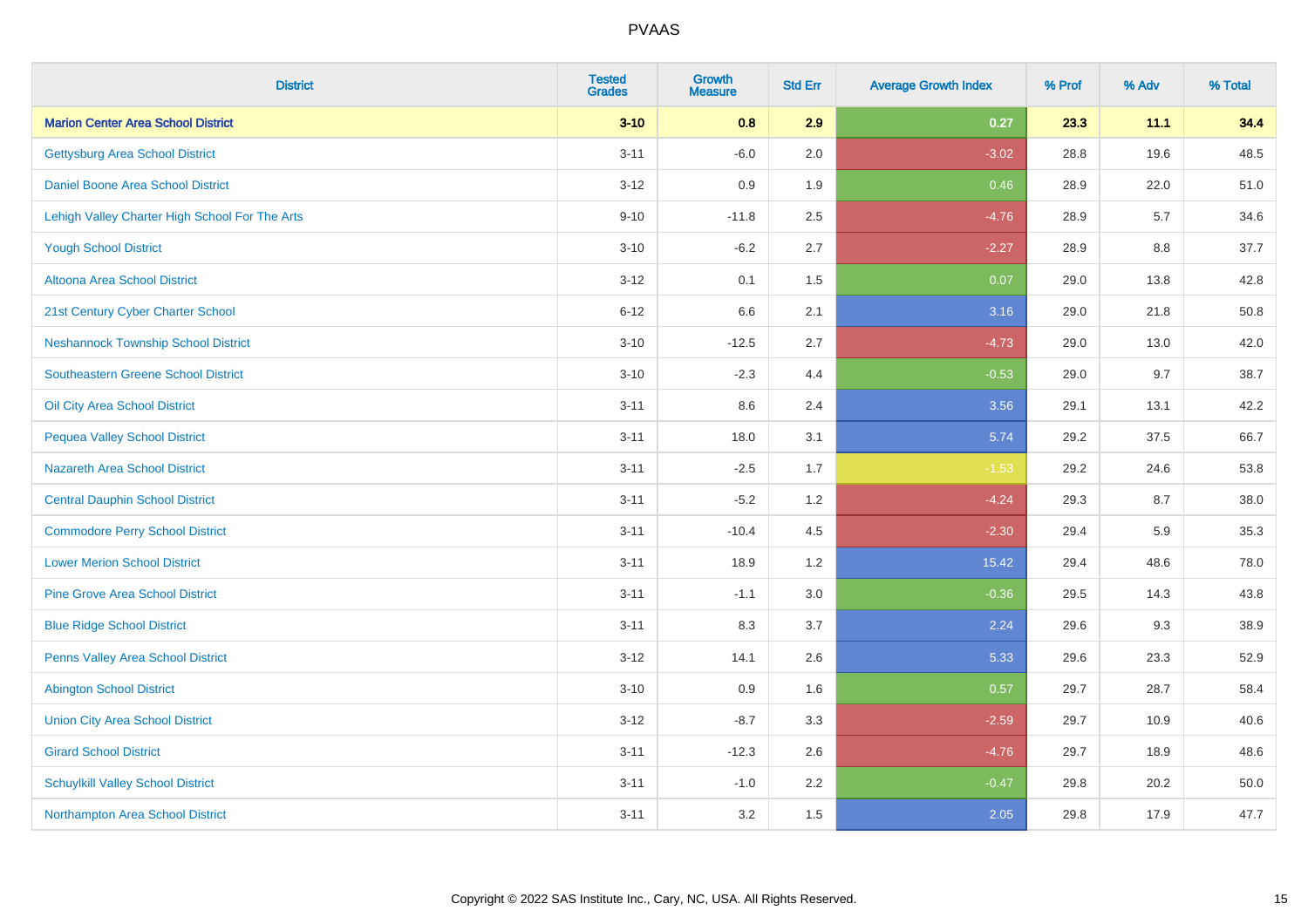| <b>District</b>                           | <b>Tested</b><br><b>Grades</b> | <b>Growth</b><br><b>Measure</b> | <b>Std Err</b> | <b>Average Growth Index</b> | % Prof | % Adv | % Total |
|-------------------------------------------|--------------------------------|---------------------------------|----------------|-----------------------------|--------|-------|---------|
| <b>Marion Center Area School District</b> | $3 - 10$                       | 0.8                             | 2.9            | 0.27                        | 23.3   | 11.1  | 34.4    |
| Wilmington Area School District           | $3 - 11$                       | 11.1                            | 3.3            | 3.37                        | 29.8   | 26.2  | 56.0    |
| <b>Tunkhannock Area School District</b>   | $3 - 11$                       | 1.4                             | 2.0            | 0.71                        | 29.8   | 18.1  | 47.9    |
| Pennsylvania Virtual Charter School       | $3 - 11$                       | 4.4                             | 3.4            | 1.31                        | 29.8   | 21.2  | 51.0    |
| <b>Hempfield School District</b>          | $3 - 11$                       | 13.4                            | 1.3            | 10.53                       | 29.9   | 36.8  | 66.7    |
| <b>Indiana Area School District</b>       | $3 - 11$                       | 12.0                            | 2.0            | 5.98                        | 30.0   | 30.4  | 60.3    |
| <b>Keystone Oaks School District</b>      | $3 - 11$                       | $-7.2$                          | 2.3            | $-3.14$                     | 30.0   | 11.1  | 41.0    |
| <b>Franklin Regional School District</b>  | $3 - 11$                       | 11.3                            | 1.8            | 6.13                        | 30.0   | 35.0  | 65.0    |
| <b>Spring Grove Area School District</b>  | $3 - 11$                       | 3.9                             | 2.0            | 1.90                        | 30.0   | 23.0  | 53.0    |
| Downingtown Area School District          | $3 - 11$                       | 4.4                             | 1.1            | 4.06                        | 30.1   | 32.0  | 62.2    |
| <b>Sayre Area School District</b>         | $3 - 11$                       | 5.8                             | 3.2            | 1.81                        | 30.3   | 21.0  | 51.3    |
| <b>Governor Mifflin School District</b>   | $3 - 11$                       | $-4.4$                          | 1.6            | $-2.69$                     | 30.3   | 7.7   | 38.0    |
| <b>Greensburg Salem School District</b>   | $3 - 11$                       | $-6.9$                          | 2.2            | $-3.06$                     | 30.3   | 13.3  | 43.6    |
| <b>Laurel School District</b>             | $3 - 11$                       | 13.0                            | 3.1            | 4.19                        | 30.3   | 15.7  | 46.1    |
| <b>Spring-Ford Area School District</b>   | $3 - 11$                       | 16.6                            | 1.2            | 14.02                       | 30.4   | 45.3  | 75.7    |
| <b>Stroudsburg Area School District</b>   | $3 - 11$                       | 7.5                             | 1.6            | 4.70                        | 30.4   | 18.3  | 48.7    |
| <b>Wilson School District</b>             | $3 - 12$                       | 0.5                             | 1.5            | 0.32                        | 30.4   | 25.5  | 55.9    |
| <b>Northwest Area School District</b>     | $3 - 10$                       | $-3.2$                          | 3.3            | $-0.97$                     | 30.4   | 13.0  | 43.5    |
| <b>Lehighton Area School District</b>     | $3 - 11$                       | 11.4                            | 2.4            | 4.84                        | 30.5   | 24.9  | 55.3    |
| <b>North Allegheny School District</b>    | $3 - 11$                       | 18.0                            | 1.3            | 14.25                       | 30.5   | 42.9  | 73.4    |
| Southern Columbia Area School District    | $3 - 11$                       | $-8.5$                          | 3.0            | $-2.83$                     | 30.5   | 12.8  | 43.3    |
| <b>Franklin Area School District</b>      | $3 - 11$                       | $-3.7$                          | 2.6            | $-1.43$                     | 30.5   | 5.9   | 36.4    |
| <b>Susquenita School District</b>         | $3 - 11$                       | $-5.9$                          | 2.6            | $-2.28$                     | 30.6   | 13.9  | 44.4    |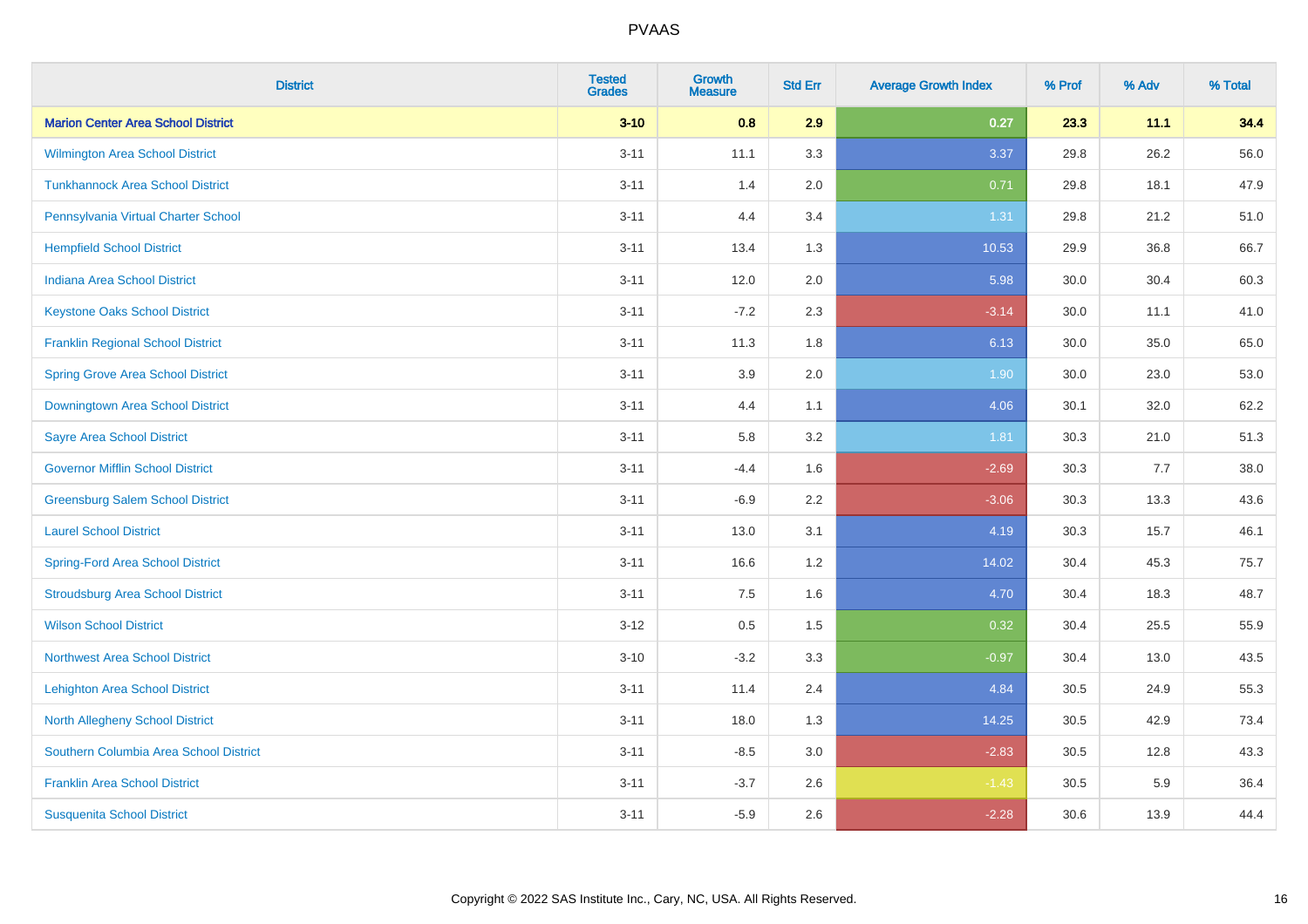| <b>District</b>                           | <b>Tested</b><br><b>Grades</b> | <b>Growth</b><br><b>Measure</b> | <b>Std Err</b> | <b>Average Growth Index</b> | % Prof | % Adv | % Total |
|-------------------------------------------|--------------------------------|---------------------------------|----------------|-----------------------------|--------|-------|---------|
| <b>Marion Center Area School District</b> | $3 - 10$                       | 0.8                             | 2.9            | 0.27                        | 23.3   | 11.1  | 34.4    |
| <b>Northern Potter School District</b>    | $3 - 12$                       | $6.8\,$                         | 4.6            | 1.48                        | 30.6   | 11.1  | 41.7    |
| <b>Fort Cherry School District</b>        | $3 - 10$                       | $-0.7$                          | 3.1            | $-0.21$                     | 30.6   | 14.1  | 44.7    |
| <b>Union Area School District</b>         | $3 - 11$                       | $-6.5$                          | 3.8            | $-1.70$                     | 30.6   | 12.2  | 42.9    |
| <b>Northeast Bradford School District</b> | $3 - 10$                       | $-5.0$                          | 3.7            | $-1.35$                     | 30.6   | 4.8   | 35.5    |
| <b>Lower Dauphin School District</b>      | $3 - 11$                       | 5.3                             | 1.8            | 3.03                        | 30.6   | 26.8  | 57.5    |
| <b>Blue Mountain School District</b>      | $3 - 10$                       | 12.2                            | 2.1            | 5.81                        | 30.7   | 26.1  | 56.8    |
| <b>Western Wayne School District</b>      | $3 - 11$                       | 3.6                             | 2.6            | 1.39                        | 30.8   | 16.2  | 47.0    |
| <b>North Penn School District</b>         | $3 - 11$                       | 17.6                            | 1.0            | 17.53                       | 30.8   | 35.7  | 66.4    |
| <b>Boyertown Area School District</b>     | $3 - 11$                       | $-2.9$                          | 1.4            | $-2.06$                     | 30.8   | 22.6  | 53.4    |
| <b>Canon-Mcmillan School District</b>     | $3 - 11$                       | $-5.0$                          | 1.5            | $-3.25$                     | 30.8   | 28.5  | 59.3    |
| <b>Slippery Rock Area School District</b> | $3 - 11$                       | $-3.8$                          | 2.5            | $-1.56$                     | 30.8   | 21.9  | 52.7    |
| <b>Manheim Township School District</b>   | $3 - 12$                       | 10.9                            | 1.5            | 7.51                        | 30.9   | 31.0  | 61.9    |
| <b>Greencastle-Antrim School District</b> | $3 - 11$                       | $-0.3$                          | 2.0            | $-0.14$                     | 30.9   | 22.2  | 53.1    |
| Conemaugh Township Area School District   | $3 - 12$                       | 4.8                             | 3.5            | 1.39                        | 30.9   | 27.8  | 58.8    |
| <b>West Greene School District</b>        | $3 - 11$                       | $-8.1$                          | 3.9            | $-2.08$                     | 31.0   | 11.9  | 42.9    |
| <b>Tri-Valley School District</b>         | $3 - 10$                       | $-2.7$                          | 3.9            | $-0.69$                     | 31.0   | 9.5   | 40.5    |
| <b>Bedford Area School District</b>       | $3 - 11$                       | 6.4                             | 2.4            | 2.68                        | 31.0   | 20.6  | 51.6    |
| South Middleton School District           | $3 - 11$                       | 4.4                             | 2.2            | 1.95                        | 31.1   | 16.4  | 47.5    |
| <b>Marple Newtown School District</b>     | $3 - 11$                       | 20.6                            | 2.3            | 8.95                        | 31.1   | 42.7  | 73.8    |
| <b>Penncrest School District</b>          | $3 - 11$                       | 6.0                             | 1.9            | 3.24                        | 31.1   | 16.9  | 48.0    |
| <b>Greenwood School District</b>          | $3 - 11$                       | 11.3                            | 3.6            | 3.14                        | 31.2   | 32.8  | 63.9    |
| <b>Bradford Area School District</b>      | $3 - 12$                       | $-1.8$                          | 2.3            | $-0.79$                     | 31.2   | 16.7  | 47.9    |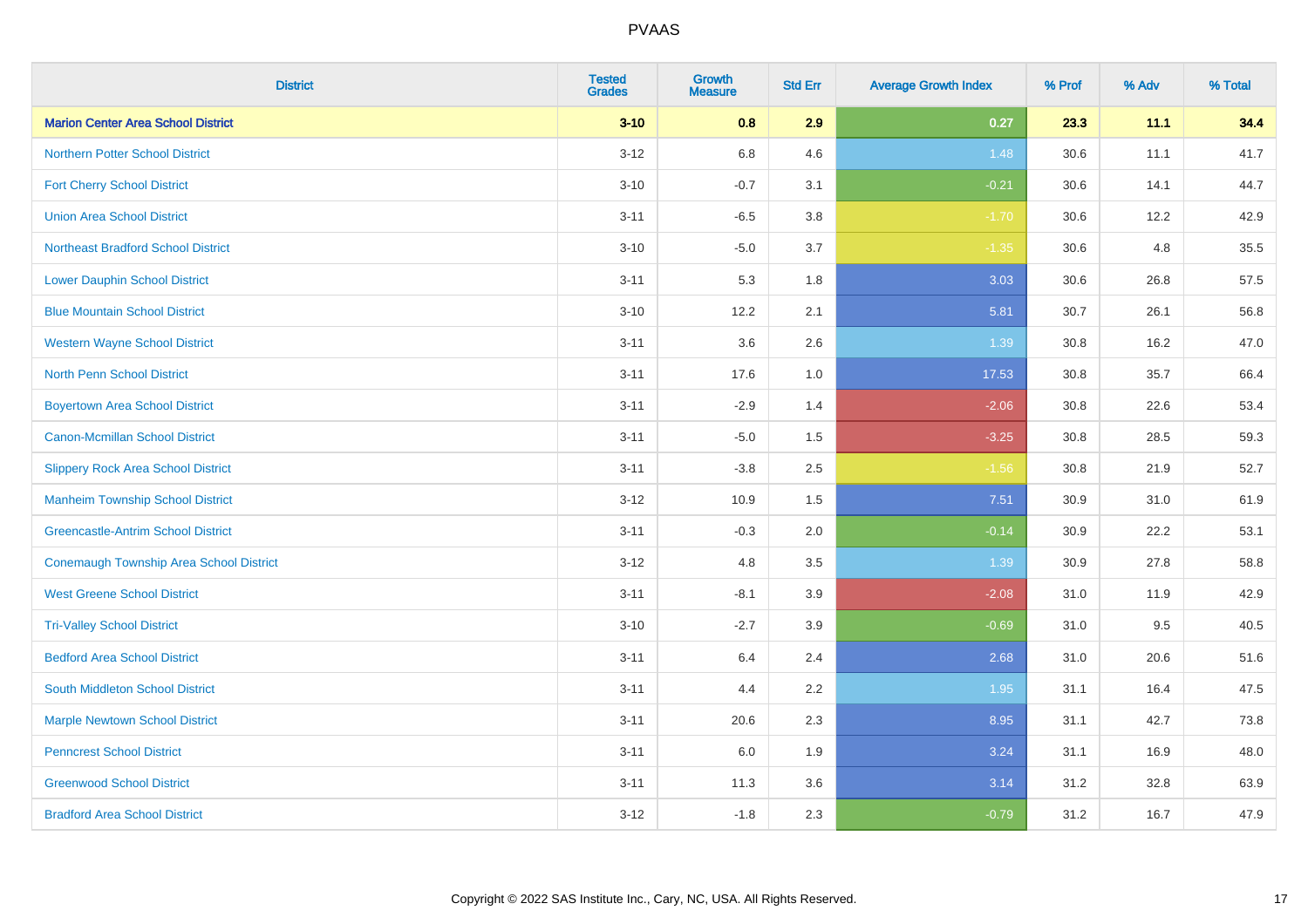| <b>District</b>                               | <b>Tested</b><br><b>Grades</b> | <b>Growth</b><br>Measure | <b>Std Err</b> | <b>Average Growth Index</b> | % Prof | % Adv | % Total |
|-----------------------------------------------|--------------------------------|--------------------------|----------------|-----------------------------|--------|-------|---------|
| <b>Marion Center Area School District</b>     | $3 - 10$                       | 0.8                      | 2.9            | 0.27                        | 23.3   | 11.1  | 34.4    |
| <b>Unionville-Chadds Ford School District</b> | $3 - 11$                       | 15.8                     | 1.7            | 9.12                        | 31.2   | 48.0  | 79.2    |
| <b>Neshaminy School District</b>              | $3 - 11$                       | 8.6                      | 1.3            | 6.56                        | 31.3   | 23.9  | 55.2    |
| <b>Cumberland Valley School District</b>      | $3 - 12$                       | 18.6                     | 1.2            | 15.79                       | 31.3   | 39.2  | 70.5    |
| <b>North Pocono School District</b>           | $3 - 11$                       | 13.1                     | 3.7            | 3.54                        | 31.4   | 33.3  | 64.7    |
| <b>Central York School District</b>           | $3 - 12$                       | 12.9                     | 1.5            | 8.64                        | 31.4   | 24.1  | 55.5    |
| <b>Parkland School District</b>               | $3 - 11$                       | $-3.7$                   | 1.2            | $-3.17$                     | 31.4   | 30.6  | 62.0    |
| <b>Kane Area School District</b>              | $3 - 10$                       | $8.8\,$                  | 2.9            | 3.07                        | 31.4   | 19.8  | 51.2    |
| <b>Millville Area School District</b>         | $3 - 12$                       | $-5.6$                   | 4.4            | $-1.26$                     | 31.4   | 11.4  | 42.9    |
| <b>New Brighton Area School District</b>      | $3 - 11$                       | $-2.1$                   | 3.2            | $-0.65$                     | 31.5   | 11.1  | 42.6    |
| <b>Panther Valley School District</b>         | $3 - 12$                       | $-13.3$                  | 3.2            | $-4.10$                     | 31.5   | 4.1   | 35.6    |
| New Hope-Solebury School District             | $3 - 11$                       | 28.8                     | 2.9            | 9.77                        | 31.6   | 50.0  | 81.6    |
| <b>Ephrata Area School District</b>           | $3 - 11$                       | $6.8\,$                  | 1.7            | 4.08                        | 31.6   | 17.1  | 48.8    |
| <b>Bald Eagle Area School District</b>        | $3 - 11$                       | 7.6                      | 2.5            | 3.00                        | 31.6   | 15.6  | 47.3    |
| <b>Belle Vernon Area School District</b>      | $3 - 11$                       | 11.1                     | 2.3            | 4.88                        | 31.6   | 25.4  | 57.1    |
| <b>Clarion Area School District</b>           | $3 - 11$                       | 3.2                      | 3.7            | 0.88                        | 31.7   | 13.3  | 45.0    |
| <b>Fleetwood Area School District</b>         | $3 - 10$                       | 10.4                     | 2.0            | 5.19                        | 31.7   | 25.8  | 57.5    |
| <b>North East School District</b>             | $3 - 11$                       | $-5.3$                   | 2.7            | $-1.97$                     | 31.7   | 24.8  | 56.4    |
| <b>Uniontown Area School District</b>         | $3 - 11$                       | $-2.8$                   | 3.1            | $-0.91$                     | 31.7   | 7.3   | 39.0    |
| <b>Spring Cove School District</b>            | $3 - 11$                       | 9.1                      | 2.4            | 3.77                        | 31.8   | 25.4  | 57.1    |
| <b>Montour School District</b>                | $3 - 11$                       | $-6.1$                   | 2.1            | $-2.95$                     | 31.8   | 23.6  | 55.3    |
| <b>Springfield School District</b>            | $3 - 11$                       | 1.2                      | 1.7            | 0.69                        | 31.8   | 25.2  | 56.9    |
| <b>Allegheny Valley School District</b>       | $3 - 11$                       | $-1.9$                   | 3.9            | $-0.48$                     | 31.8   | 11.4  | 43.2    |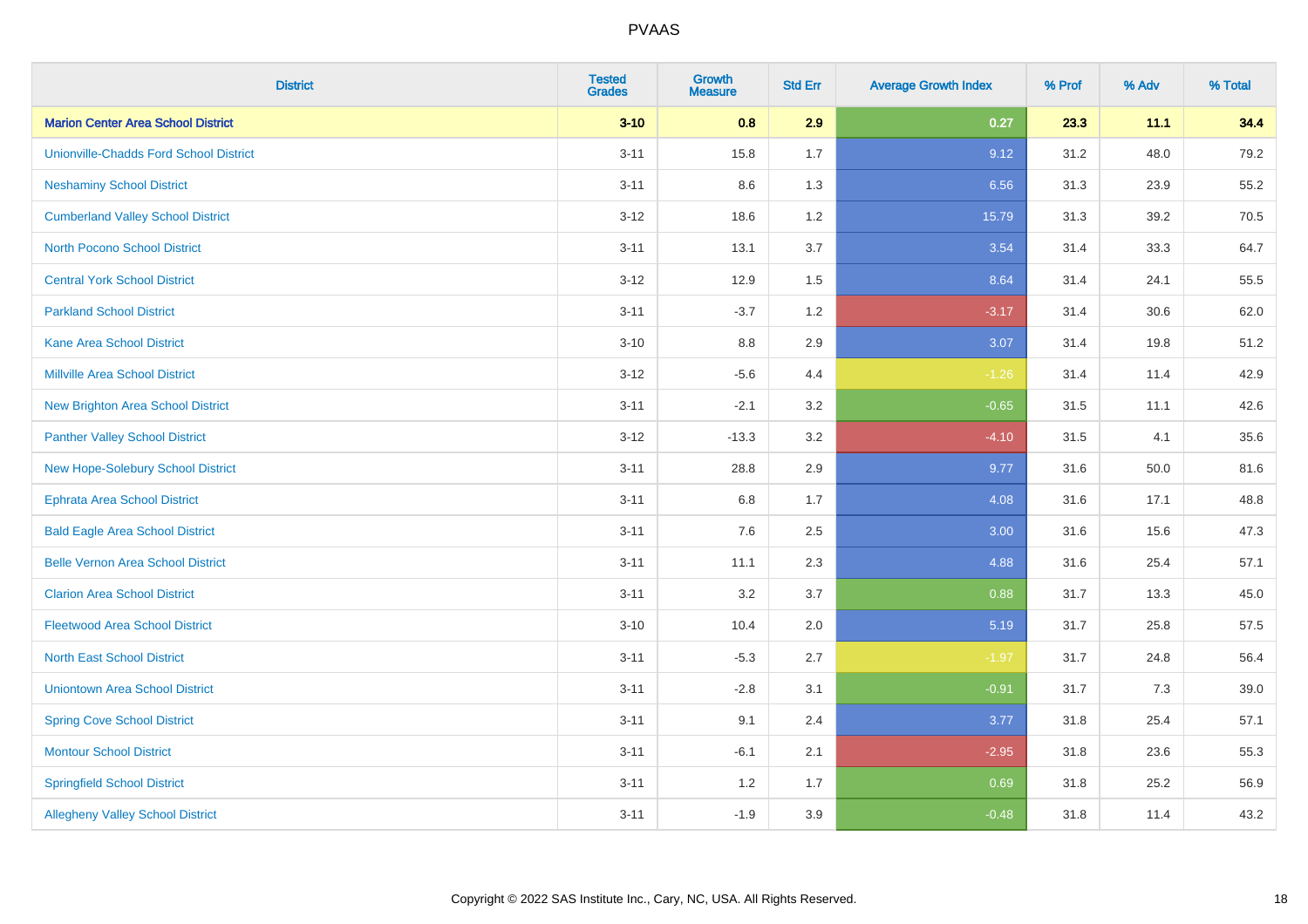| <b>District</b>                              | <b>Tested</b><br><b>Grades</b> | <b>Growth</b><br><b>Measure</b> | <b>Std Err</b> | <b>Average Growth Index</b> | % Prof | % Adv | % Total |
|----------------------------------------------|--------------------------------|---------------------------------|----------------|-----------------------------|--------|-------|---------|
| <b>Marion Center Area School District</b>    | $3 - 10$                       | 0.8                             | 2.9            | 0.27                        | 23.3   | 11.1  | 34.4    |
| <b>Bermudian Springs School District</b>     | $3 - 11$                       | 2.5                             | 2.4            | 1.05                        | 31.8   | 23.5  | 55.3    |
| <b>West Shore School District</b>            | $3 - 12$                       | 2.2                             | 1.3            | 1.68                        | 31.8   | 15.2  | 47.1    |
| <b>Susquehanna Community School District</b> | $3 - 11$                       | $-4.5$                          | 3.8            | $-1.19$                     | 31.9   | 8.8   | 40.7    |
| <b>Albert Gallatin Area School District</b>  | $3 - 11$                       | $-1.7$                          | 2.3            | $-0.72$                     | 31.9   | 20.7  | 52.7    |
| <b>State College Area School District</b>    | $3 - 11$                       | 24.5                            | 1.3            | 18.59                       | 31.9   | 46.9  | 78.8    |
| <b>Shaler Area School District</b>           | $3 - 11$                       | $-2.1$                          | 1.8            | $-1.18$                     | 32.0   | 13.0  | 45.0    |
| <b>Pennridge School District</b>             | $3 - 10$                       | 7.4                             | 1.5            | 5.10                        | 32.0   | 27.6  | 59.6    |
| <b>Ridley School District</b>                | $3 - 12$                       | 0.3                             | 1.6            | 0.21                        | 32.0   | 10.7  | 42.6    |
| <b>Council Rock School District</b>          | $3 - 11$                       | 13.5                            | 1.1            | 12.27                       | 32.0   | 35.4  | 67.4    |
| <b>Baldwin-Whitehall School District</b>     | $3 - 11$                       | $-5.5$                          | 1.9            | $-2.93$                     | 32.0   | 14.7  | 46.7    |
| <b>Wyoming Area School District</b>          | $3 - 10$                       | $-5.5$                          | 2.5            | $-2.21$                     | 32.0   | 9.6   | 41.6    |
| <b>West Middlesex Area School District</b>   | $3 - 10$                       | $-7.4$                          | 3.5            | $-2.11$                     | 32.0   | 9.6   | 41.6    |
| <b>Fort Leboeuf School District</b>          | $3 - 11$                       | 3.5                             | 2.2            | 1.58                        | 32.0   | 16.8  | 48.8    |
| <b>Danville Area School District</b>         | $3 - 11$                       | 18.4                            | 2.6            | 7.19                        | 32.0   | 46.1  | 78.1    |
| <b>Halifax Area School District</b>          | $3 - 11$                       | 5.8                             | 3.5            | 1.64                        | 32.1   | 18.9  | 50.9    |
| <b>Greenville Area School District</b>       | $3 - 11$                       | $-13.2$                         | 3.0            | $-4.45$                     | 32.1   | 4.6   | 36.7    |
| <b>Weatherly Area School District</b>        | $3 - 11$                       | $-5.8$                          | 4.0            | $-1.44$                     | 32.1   | 8.9   | 41.1    |
| <b>Upper Saint Clair School District</b>     | $3 - 11$                       | 13.8                            | 1.8            | 7.86                        | 32.2   | 44.5  | 76.7    |
| <b>Elizabeth Forward School District</b>     | $3 - 11$                       | $-5.5$                          | 2.5            | $-2.25$                     | 32.2   | 12.8  | 45.0    |
| South Fayette Township School District       | $3 - 11$                       | 6.0                             | 1.8            | 3.33                        | 32.2   | 38.3  | 70.5    |
| <b>Phoenixville Area School District</b>     | $3 - 11$                       | 7.3                             | 1.8            | 3.96                        | 32.3   | 27.6  | 59.8    |
| <b>Whitehall-Coplay School District</b>      | $3 - 11$                       | 11.8                            | 1.7            | 7.06                        | 32.3   | 21.7  | 54.0    |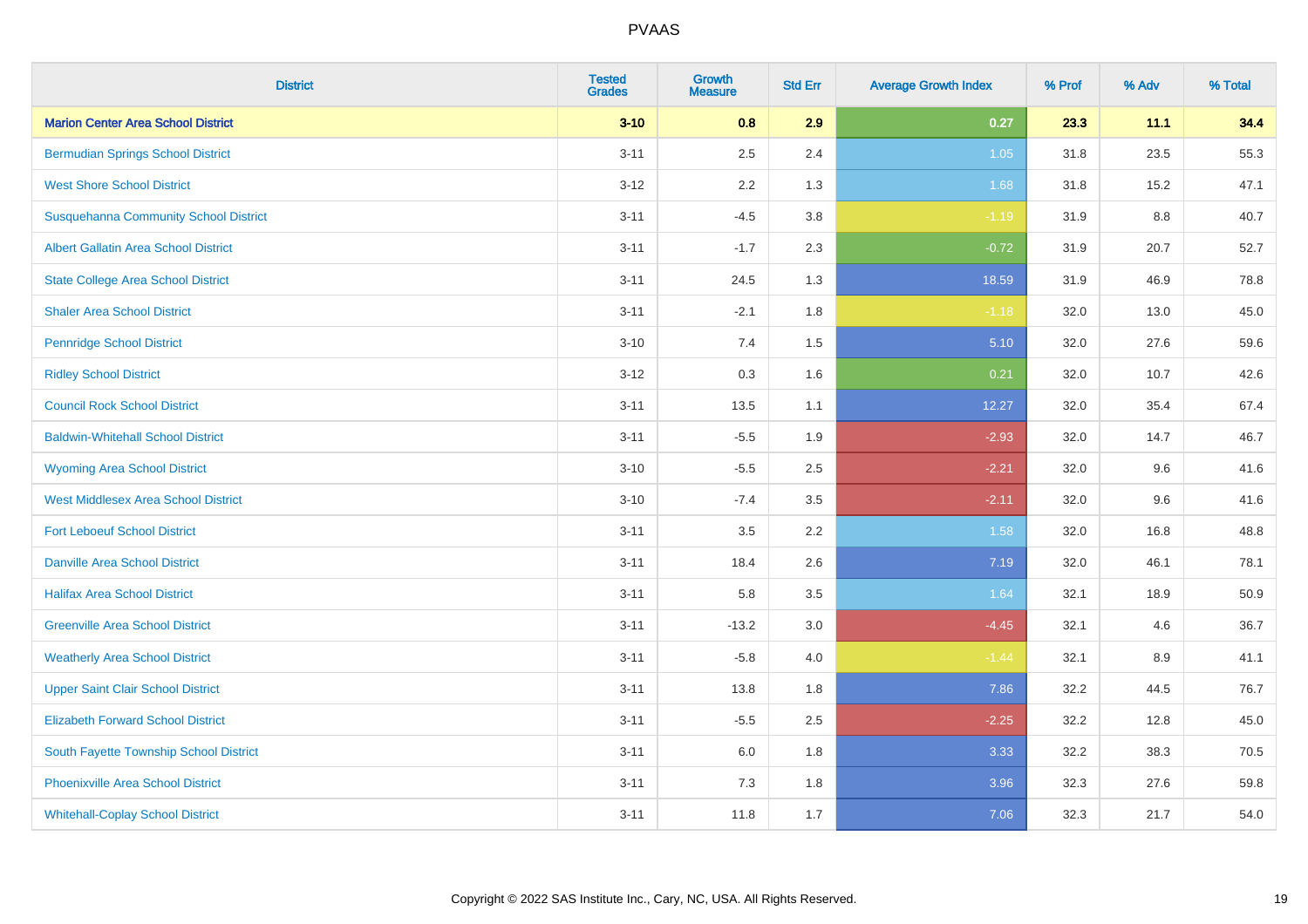| <b>District</b>                            | <b>Tested</b><br><b>Grades</b> | <b>Growth</b><br><b>Measure</b> | <b>Std Err</b> | <b>Average Growth Index</b> | % Prof | % Adv | % Total |
|--------------------------------------------|--------------------------------|---------------------------------|----------------|-----------------------------|--------|-------|---------|
| <b>Marion Center Area School District</b>  | $3 - 10$                       | 0.8                             | 2.9            | 0.27                        | 23.3   | 11.1  | 34.4    |
| <b>Bethlehem-Center School District</b>    | $3 - 10$                       | 2.1                             | 3.5            | 0.59                        | 32.3   | 4.6   | 36.9    |
| <b>Red Lion Area School District</b>       | $3 - 11$                       | 4.5                             | 1.9            | 2.31                        | 32.3   | 21.5  | 53.8    |
| <b>Camp Hill School District</b>           | $3 - 12$                       | 20.7                            | 2.9            | 7.00                        | 32.3   | 41.4  | 73.7    |
| <b>Purchase Line School District</b>       | $3 - 12$                       | 4.3                             | 3.3            | 1.30                        | 32.3   | 9.0   | 41.4    |
| <b>Avon Grove Charter School</b>           | $3 - 11$                       | $9.8\,$                         | 3.1            | 3.18                        | 32.4   | 26.0  | 58.4    |
| <b>Dallas School District</b>              | $3 - 11$                       | 8.1                             | 2.1            | 3.87                        | 32.4   | 22.4  | 54.8    |
| <b>Northwestern School District</b>        | $3 - 11$                       | $-14.6$                         | 3.2            | $-4.51$                     | 32.5   | 13.7  | 46.2    |
| <b>Highlands School District</b>           | $3 - 11$                       | $-1.3$                          | 2.3            | $-0.55$                     | 32.6   | 10.5  | 43.0    |
| <b>Hollidaysburg Area School District</b>  | $3 - 11$                       | $-2.7$                          | 1.6            | $-1.64$                     | 32.6   | 15.2  | 47.8    |
| Northeastern York School District          | $3 - 11$                       | 3.8                             | 1.8            | 2.11                        | 32.7   | 21.0  | 53.7    |
| Mifflinburg Area School District           | $3 - 11$                       | $-6.0$                          | 2.1            | $-2.87$                     | 32.7   | 13.3  | 46.0    |
| Southern Huntingdon County School District | $3 - 11$                       | $-5.9$                          | 3.4            | $-1.76$                     | 32.8   | 4.9   | 37.7    |
| <b>East Penn School District</b>           | $3 - 11$                       | 8.9                             | 1.2            | 7.61                        | 32.8   | 26.4  | 59.2    |
| <b>Derry Township School District</b>      | $3 - 10$                       | 20.1                            | 2.0            | 10.20                       | 32.8   | 46.9  | 79.7    |
| <b>Armstrong School District</b>           | $3 - 11$                       | 9.8                             | 1.6            | 6.22                        | 32.8   | 24.6  | 57.4    |
| <b>Reach Cyber Charter School</b>          | $3 - 11$                       | 1.4                             | 3.6            | 0.40                        | 32.9   | 15.2  | 48.1    |
| <b>Plum Borough School District</b>        | $3 - 11$                       | $-9.4$                          | 2.4            | $-3.98$                     | 32.9   | 27.4  | 60.4    |
| <b>Radnor Township School District</b>     | $3 - 12$                       | $7.5\,$                         | 1.9            | 4.03                        | 33.0   | 38.3  | 71.3    |
| <b>Upper Adams School District</b>         | $3 - 11$                       | 0.9                             | 2.5            | 0.37                        | 33.0   | 17.0  | 50.0    |
| <b>Dover Area School District</b>          | $3 - 12$                       | 7.1                             | 1.9            | 3.78                        | 33.0   | 18.7  | 51.7    |
| Pennsylvania Leadership Charter School     | $3 - 11$                       | $8.0\,$                         | 1.9            | 4.22                        | 33.1   | 27.8  | 60.9    |
| <b>Crestwood School District</b>           | $3 - 11$                       | $-3.4$                          | 2.2            | $-1.52$                     | 33.1   | 21.7  | 54.9    |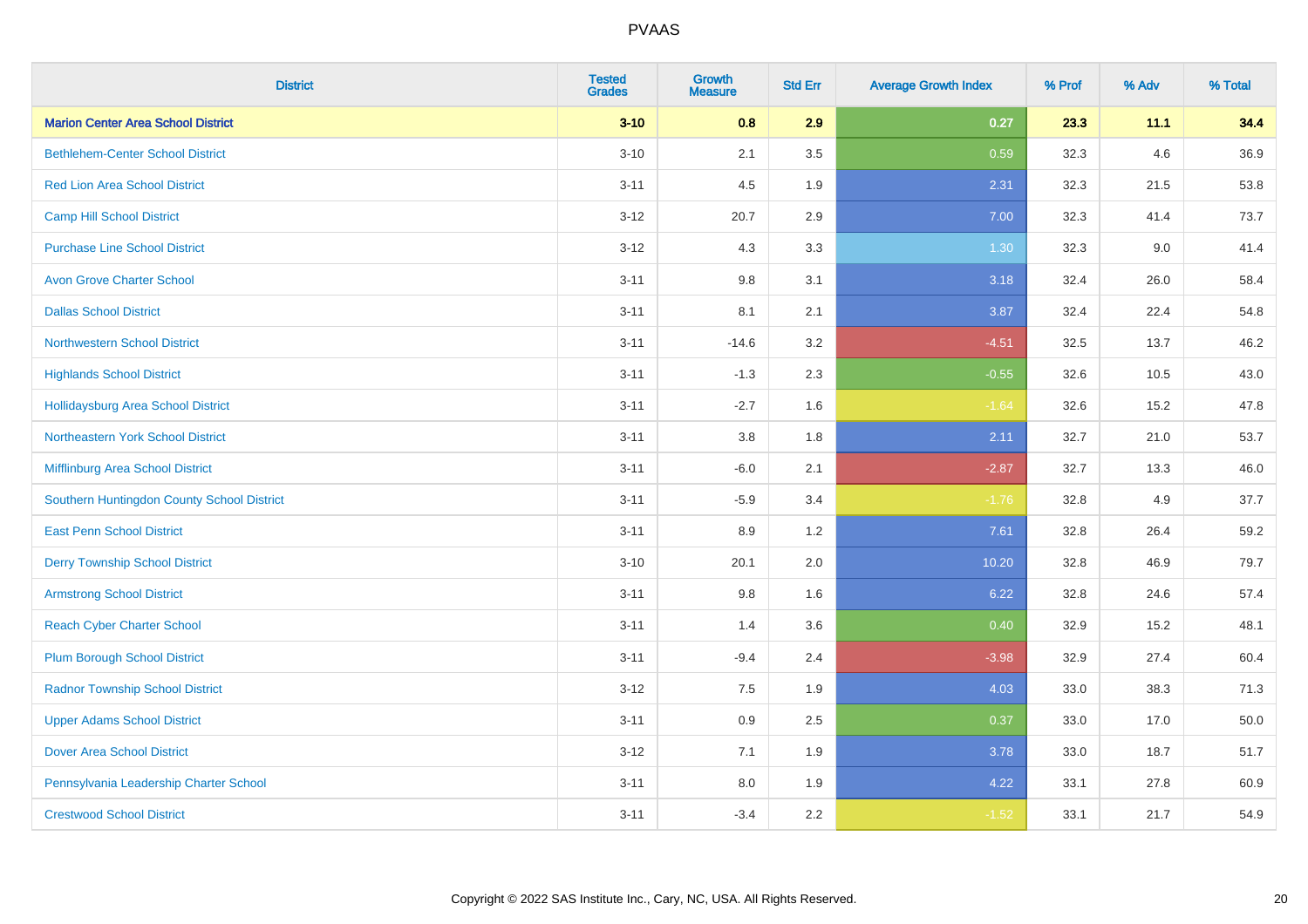| <b>District</b>                                 | <b>Tested</b><br><b>Grades</b> | <b>Growth</b><br><b>Measure</b> | <b>Std Err</b> | <b>Average Growth Index</b> | % Prof | % Adv | % Total |
|-------------------------------------------------|--------------------------------|---------------------------------|----------------|-----------------------------|--------|-------|---------|
| <b>Marion Center Area School District</b>       | $3 - 10$                       | 0.8                             | 2.9            | 0.27                        | 23.3   | 11.1  | 34.4    |
| <b>Chestnut Ridge School District</b>           | $3 - 12$                       | 4.0                             | 2.9            | 1.38                        | 33.2   | 11.0  | 44.2    |
| <b>Southmoreland School District</b>            | $3 - 11$                       | $-12.5$                         | 3.1            | $-4.04$                     | 33.3   | 15.5  | 48.8    |
| <b>Mount Pleasant Area School District</b>      | $3 - 11$                       | $-5.4$                          | 2.3            | $-2.37$                     | 33.3   | 8.7   | 42.0    |
| Salisbury-Elk Lick School District              | $3 - 11$                       | $-8.4$                          | 5.8            | $-1.45$                     | 33.3   | 5.6   | 38.9    |
| <b>Harmony Area School District</b>             | $3 - 10$                       | $-5.7$                          | 5.0            | $-1.13$                     | 33.3   | 0.0   | 33.3    |
| <b>Westmont Hilltop School District</b>         | $3 - 11$                       | $-1.0$                          | 2.8            | $-0.36$                     | 33.3   | 14.7  | 48.0    |
| <b>Galeton Area School District</b>             | $3 - 11$                       | 5.4                             | 5.4            | 1.01                        | 33.3   | 22.2  | 55.6    |
| <b>Wallingford-Swarthmore School District</b>   | $3 - 10$                       | 5.0                             | 2.2            | 2.25                        | 33.3   | 37.1  | 70.4    |
| <b>Allegheny-Clarion Valley School District</b> | $3 - 10$                       | 12.3                            | 4.1            | 3.03                        | 33.3   | 19.0  | 52.4    |
| <b>Iroquois School District</b>                 | $3 - 11$                       | 13.6                            | 2.8            | 4.83                        | 33.3   | 16.0  | 49.4    |
| <b>Avon Grove School District</b>               | $3 - 10$                       | 7.6                             | 1.4            | 5.29                        | 33.7   | 33.2  | 67.0    |
| <b>Wayne Highlands School District</b>          | $3 - 11$                       | 22.5                            | 2.5            | 9.16                        | 33.8   | 40.4  | 74.2    |
| <b>Quakertown Community School District</b>     | $3 - 12$                       | $-4.3$                          | $1.5\,$        | $-2.79$                     | 33.8   | 20.1  | 53.8    |
| <b>Abington Heights School District</b>         | $3 - 11$                       | 6.7                             | 1.7            | 4.00                        | 33.8   | 31.7  | 65.5    |
| <b>Great Valley School District</b>             | $3 - 11$                       | 5.4                             | 2.0            | 2.77                        | 33.8   | 33.5  | 67.3    |
| <b>Apollo-Ridge School District</b>             | $3 - 12$                       | 9.5                             | 3.0            | 3.23                        | 34.0   | 9.4   | 43.4    |
| <b>General Mclane School District</b>           | $3 - 11$                       | $-10.7$                         | 2.4            | $-4.40$                     | 34.0   | 15.6  | 49.6    |
| <b>Hermitage School District</b>                | $3 - 12$                       | 14.0                            | 2.5            | 5.59                        | 34.0   | 27.0  | 61.0    |
| <b>Jenkintown School District</b>               | $3 - 11$                       | $-7.9$                          | 4.1            | $-1.92$                     | 34.1   | 27.3  | 61.4    |
| <b>Warrior Run School District</b>              | $3 - 11$                       | 10.5                            | 2.7            | 3.86                        | 34.1   | 16.8  | 50.9    |
| <b>Ligonier Valley School District</b>          | $3 - 11$                       | $-10.8$                         | 3.1            | $-3.43$                     | 34.1   | 5.8   | 39.9    |
| <b>Donegal School District</b>                  | $3 - 12$                       | 5.9                             | 2.2            | 2.72                        | 34.1   | 23.1  | 57.2    |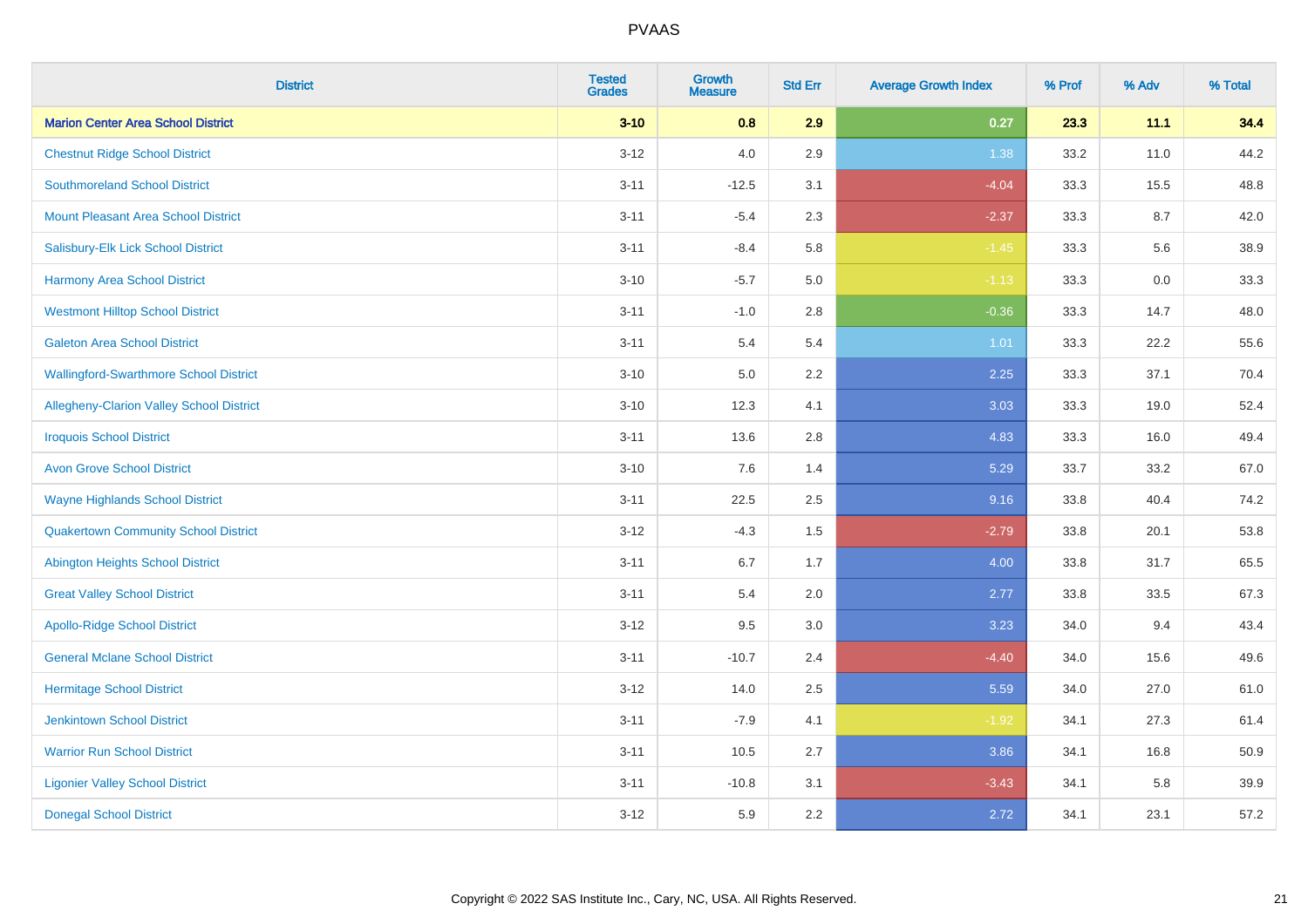| <b>District</b>                           | <b>Tested</b><br><b>Grades</b> | <b>Growth</b><br><b>Measure</b> | <b>Std Err</b> | <b>Average Growth Index</b> | % Prof | % Adv | % Total |
|-------------------------------------------|--------------------------------|---------------------------------|----------------|-----------------------------|--------|-------|---------|
| <b>Marion Center Area School District</b> | $3 - 10$                       | 0.8                             | 2.9            | 0.27                        | 23.3   | 11.1  | 34.4    |
| <b>Everett Area School District</b>       | $3 - 11$                       | $-1.1$                          | 3.1            | $-0.34$                     | 34.2   | 13.2  | 47.4    |
| <b>Middletown Area School District</b>    | $3 - 11$                       | $-3.4$                          | 2.4            | $-1.44$                     | 34.3   | 15.2  | 49.4    |
| <b>Palmerton Area School District</b>     | $3 - 11$                       | $-0.9$                          | 2.7            | $-0.34$                     | 34.3   | 14.3  | 48.6    |
| <b>Tamaqua Area School District</b>       | $3 - 12$                       | 6.5                             | 2.4            | 2.72                        | 34.3   | 17.5  | 51.8    |
| <b>Upper Merion Area School District</b>  | $3 - 11$                       | 14.0                            | 2.0            | 7.15                        | 34.4   | 32.6  | 67.0    |
| Moon Area School District                 | $3 - 11$                       | 1.5                             | 1.8            | 0.86                        | 34.5   | 25.5  | 60.0    |
| <b>Harbor Creek School District</b>       | $3 - 11$                       | 13.4                            | 2.3            | 5.80                        | 34.5   | 40.7  | 75.2    |
| <b>Hopewell Area School District</b>      | $3 - 11$                       | 0.8                             | 2.6            | 0.31                        | 34.5   | 12.4  | 46.9    |
| <b>Millcreek Township School District</b> | $3 - 11$                       | 9.1                             | 1.4            | 6.61                        | 34.5   | 30.1  | 64.6    |
| <b>Evergreen Community Charter School</b> | $6 - 11$                       | $-1.1$                          | 4.7            | $-0.23$                     | 34.6   | 26.9  | 61.5    |
| <b>Blackhawk School District</b>          | $3 - 11$                       | 2.0                             | 2.3            | 0.87                        | 34.6   | 20.7  | 55.3    |
| <b>Coudersport Area School District</b>   | $3 - 11$                       | 14.8                            | 3.4            | 4.33                        | 34.7   | 28.0  | 62.7    |
| <b>Upper Dublin School District</b>       | $3 - 12$                       | 2.1                             | 1.8            | 1.19                        | 34.7   | 30.0  | 64.7    |
| West Jefferson Hills School District      | $3 - 11$                       | 1.9                             | 1.9            | 0.99                        | 34.8   | 27.3  | 62.1    |
| <b>Derry Area School District</b>         | $3 - 11$                       | $-11.8$                         | 2.6            | $-4.53$                     | 34.8   | 6.1   | 40.9    |
| <b>Avella Area School District</b>        | $3 - 12$                       | 1.6                             | 4.7            | 0.34                        | 34.8   | 7.2   | 42.0    |
| <b>Steel Valley School District</b>       | $3 - 11$                       | 11.1                            | 3.3            | 3.33                        | 34.8   | 10.1  | 44.9    |
| <b>Central Bucks School District</b>      | $3 - 11$                       | 15.5                            | 0.9            | 17.94                       | 34.8   | 41.4  | 76.2    |
| <b>Annville-Cleona School District</b>    | $3 - 12$                       | 1.1                             | 2.4            | 0.45                        | 34.8   | 13.6  | 48.5    |
| <b>Garnet Valley School District</b>      | $3 - 10$                       | 0.2                             | 1.7            | 0.13                        | 34.9   | 26.4  | 61.3    |
| <b>Cameron County School District</b>     | $3 - 12$                       | $-5.0$                          | 4.4            | $-1.12$                     | 34.9   | 4.8   | 39.7    |
| <b>Athens Area School District</b>        | $3 - 11$                       | 2.6                             | 2.3            | 1.11                        | 34.9   | 12.3  | 47.3    |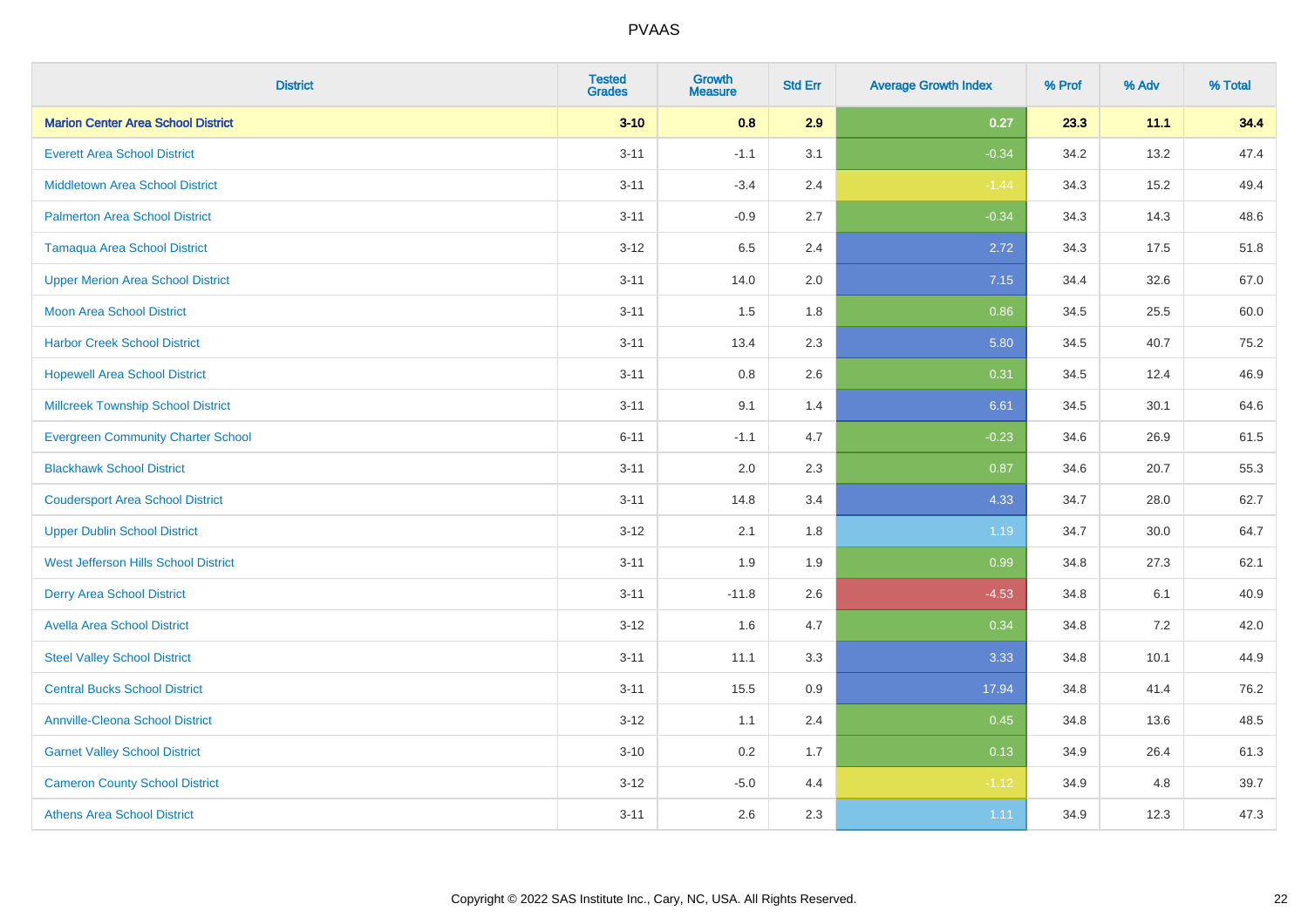| <b>District</b>                                 | <b>Tested</b><br><b>Grades</b> | <b>Growth</b><br><b>Measure</b> | <b>Std Err</b> | <b>Average Growth Index</b> | % Prof | % Adv | % Total  |
|-------------------------------------------------|--------------------------------|---------------------------------|----------------|-----------------------------|--------|-------|----------|
| <b>Marion Center Area School District</b>       | $3 - 10$                       | 0.8                             | 2.9            | 0.27                        | 23.3   | 11.1  | 34.4     |
| <b>Conestoga Valley School District</b>         | $3 - 11$                       | 2.4                             | 1.7            | 1.43                        | 35.0   | 23.5  | 58.5     |
| <b>Keystone School District</b>                 | $3 - 11$                       | 7.8                             | 5.7            | 1.37                        | 35.0   | 45.0  | 80.0     |
| <b>Perkiomen Valley School District</b>         | $3 - 11$                       | 2.7                             | 1.5            | 1.83                        | 35.0   | 25.3  | 60.3     |
| <b>Mohawk Area School District</b>              | $3 - 11$                       | $-10.5$                         | 2.8            | $-3.75$                     | 35.1   | 10.6  | 45.7     |
| Mechanicsburg Area School District              | $3 - 11$                       | $-5.7$                          | 1.6            | $-3.48$                     | 35.1   | 16.0  | 51.2     |
| <b>Mifflin County School District</b>           | $3 - 11$                       | 12.3                            | 1.6            | 7.69                        | 35.1   | 15.1  | 50.3     |
| <b>Peters Township School District</b>          | $3 - 11$                       | 14.1                            | 1.7            | 8.16                        | 35.2   | 41.6  | 76.8     |
| <b>Rose Tree Media School District</b>          | $3 - 10$                       | $-2.8$                          | 2.1            | $-1.33$                     | 35.2   | 29.6  | 64.8     |
| <b>Tredyffrin-Easttown School District</b>      | $3 - 10$                       | 8.7                             | 2.4            | 3.57                        | 35.2   | 35.8  | 71.0     |
| <b>Eastern Lancaster County School District</b> | $3 - 12$                       | 2.9                             | 3.2            | 0.91                        | 35.2   | 36.4  | 71.6     |
| Saint Marys Area School District                | $3 - 11$                       | 6.0                             | 2.2            | 2.69                        | 35.4   | 18.3  | 53.7     |
| <b>Wilson Area School District</b>              | $3 - 11$                       | $-0.3$                          | 2.4            | $-0.12$                     | 35.4   | 14.6  | $50.0\,$ |
| Lampeter-Strasburg School District              | $3 - 12$                       | 11.0                            | 1.9            | 5.69                        | 35.4   | 32.3  | 67.7     |
| Pocono Mountain School District                 | $3-12$                         | $-4.3$                          | 1.8            | $-2.43$                     | 35.5   | 17.1  | 52.6     |
| <b>Dubois Area School District</b>              | $3 - 11$                       | $-2.8$                          | 2.0            | $-1.37$                     | 35.5   | 19.0  | 54.6     |
| Johnsonburg Area School District                | $3 - 11$                       | 5.0                             | 3.9            | 1.27                        | 35.5   | 11.8  | 47.4     |
| <b>Northgate School District</b>                | $3 - 11$                       | $-3.0$                          | 3.4            | $-0.85$                     | 35.6   | 6.8   | 42.4     |
| <b>Benton Area School District</b>              | $3 - 10$                       | 8.1                             | 4.0            | 2.01                        | 35.7   | 28.6  | 64.3     |
| <b>Gateway School District</b>                  | $3 - 11$                       | 3.1                             | 2.0            | 1.55                        | 35.7   | 18.5  | 54.2     |
| <b>Riverside Beaver County School District</b>  | $3 - 11$                       | $-5.5$                          | 2.7            | $-2.03$                     | 35.8   | 23.2  | 59.0     |
| <b>Otto-Eldred School District</b>              | $3 - 11$                       | $-0.5$                          | 3.5            | $-0.13$                     | 35.8   | 10.5  | 46.3     |
| <b>Lewisburg Area School District</b>           | $3 - 11$                       | 1.7                             | 2.4            | 0.72                        | 35.9   | 35.9  | 71.8     |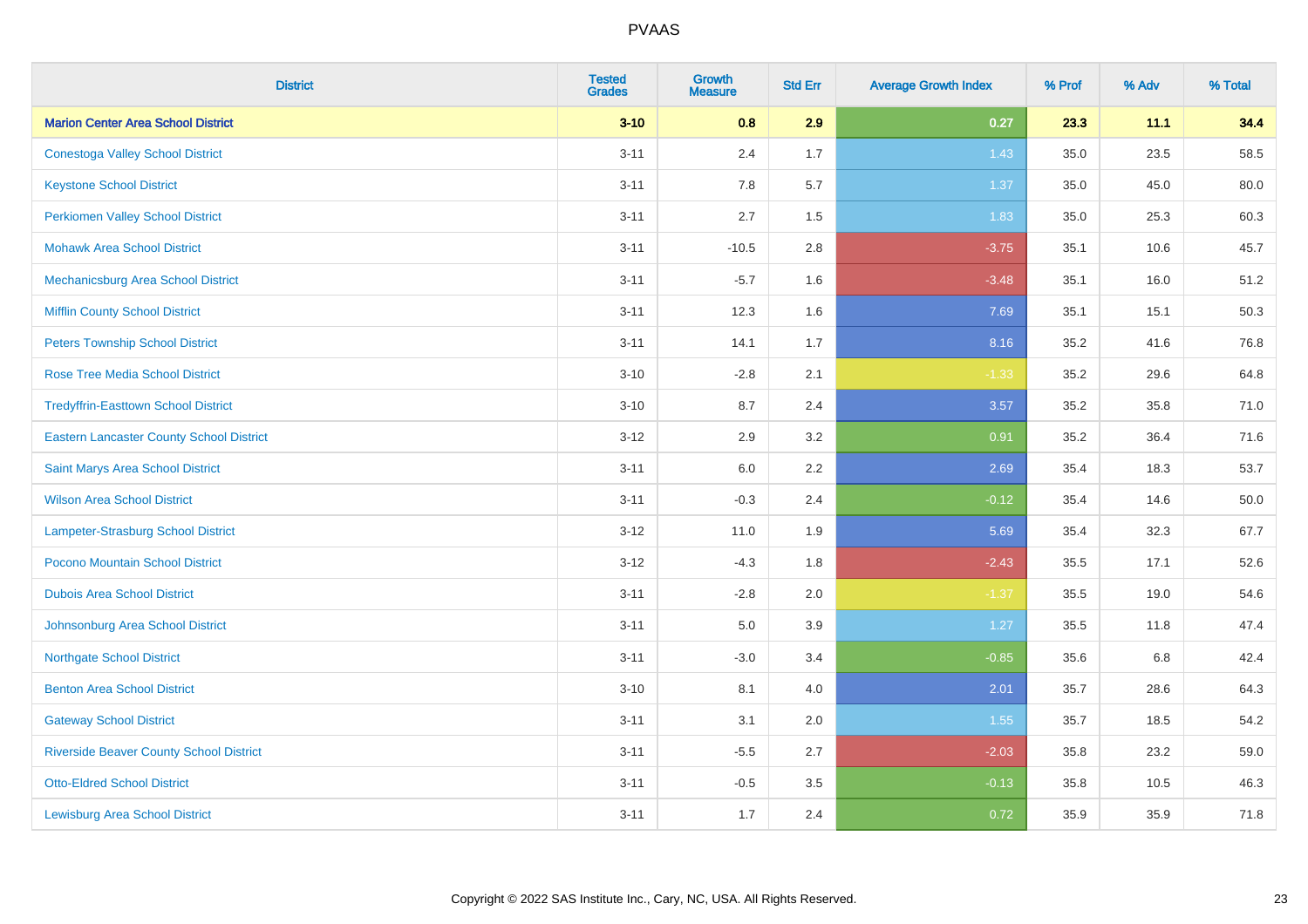| <b>District</b>                             | <b>Tested</b><br><b>Grades</b> | Growth<br><b>Measure</b> | <b>Std Err</b> | <b>Average Growth Index</b> | % Prof | % Adv | % Total |
|---------------------------------------------|--------------------------------|--------------------------|----------------|-----------------------------|--------|-------|---------|
| <b>Marion Center Area School District</b>   | $3 - 10$                       | 0.8                      | 2.9            | 0.27                        | 23.3   | 11.1  | 34.4    |
| <b>Avonworth School District</b>            | $3 - 10$                       | $-6.2$                   | 2.3            | $-2.68$                     | 35.9   | 14.1  | 50.0    |
| <b>Methacton School District</b>            | $3 - 11$                       | 11.0                     | 1.6            | 6.94                        | 36.0   | 33.6  | 69.6    |
| <b>South Western School District</b>        | $3-12$                         | 2.5                      | 1.7            | 1.48                        | 36.2   | 19.7  | 55.9    |
| Lehigh Career & Technical Institute         | $10 - 12$                      | $-0.7$                   | 6.3            | $-0.11$                     | 36.4   | 4.6   | 40.9    |
| <b>West Chester Area School District</b>    | $3 - 11$                       | $-2.1$                   | 1.2            | $-1.83$                     | 36.4   | 23.2  | 59.6    |
| <b>South Eastern School District</b>        | $3 - 11$                       | $-1.0$                   | 1.8            | $-0.55$                     | 36.4   | 17.1  | 53.5    |
| <b>Elizabethtown Area School District</b>   | $3-12$                         | 7.1                      | 1.7            | 4.19                        | 36.4   | 27.6  | 64.0    |
| <b>Bloomsburg Area School District</b>      | $3 - 10$                       | 4.3                      | 3.4            | 1.26                        | 36.5   | 20.6  | 57.1    |
| <b>Tyrone Area School District</b>          | $3 - 12$                       | 29.2                     | 2.3            | 12.86                       | 36.6   | 29.1  | 65.7    |
| <b>Delaware Valley School District</b>      | $3 - 11$                       | 15.7                     | 1.6            | 9.62                        | 36.7   | 32.1  | 68.8    |
| <b>Mars Area School District</b>            | $3 - 10$                       | $6.6\,$                  | 1.9            | 3.45                        | 36.7   | 32.4  | 69.1    |
| <b>Haverford Township School District</b>   | $3 - 11$                       | 1.4                      | 1.4            | $1.05$                      | 36.7   | 26.3  | 63.0    |
| <b>East Pennsboro Area School District</b>  | $3 - 11$                       | 4.8                      | 2.1            | 2.26                        | 36.8   | 16.9  | 53.7    |
| <b>Dallastown Area School District</b>      | $3 - 11$                       | 19.9                     | 1.4            | 14.14                       | 36.8   | 34.2  | 71.0    |
| Owen J Roberts School District              | $3 - 11$                       | $-3.5$                   | 1.5            | $-2.27$                     | 36.8   | 24.4  | 61.2    |
| <b>Loyalsock Township School District</b>   | $3 - 12$                       | 26.7                     | 2.7            | 9.92                        | 36.8   | 35.1  | 71.9    |
| <b>Tuscarora School District</b>            | $3 - 11$                       | 13.4                     | 2.2            | 6.20                        | 37.1   | 26.3  | 63.4    |
| <b>Springfield Township School District</b> | $3 - 11$                       | $-3.9$                   | 3.1            | $-1.27$                     | 37.2   | 30.8  | 68.1    |
| <b>West Allegheny School District</b>       | $3 - 12$                       | 8.6                      | 2.0            | 4.34                        | 37.3   | 27.2  | 64.5    |
| <b>Oley Valley School District</b>          | $3 - 11$                       | 1.4                      | 2.4            | 0.56                        | 37.4   | 23.9  | 61.4    |
| <b>Freeport Area School District</b>        | $3 - 10$                       | $-0.2$                   | 2.1            | $-0.10$                     | 37.4   | 29.8  | 67.2    |
| <b>Upper Dauphin Area School District</b>   | $3 - 11$                       | 16.5                     | 5.1            | 3.26                        | 37.5   | 26.8  | 64.3    |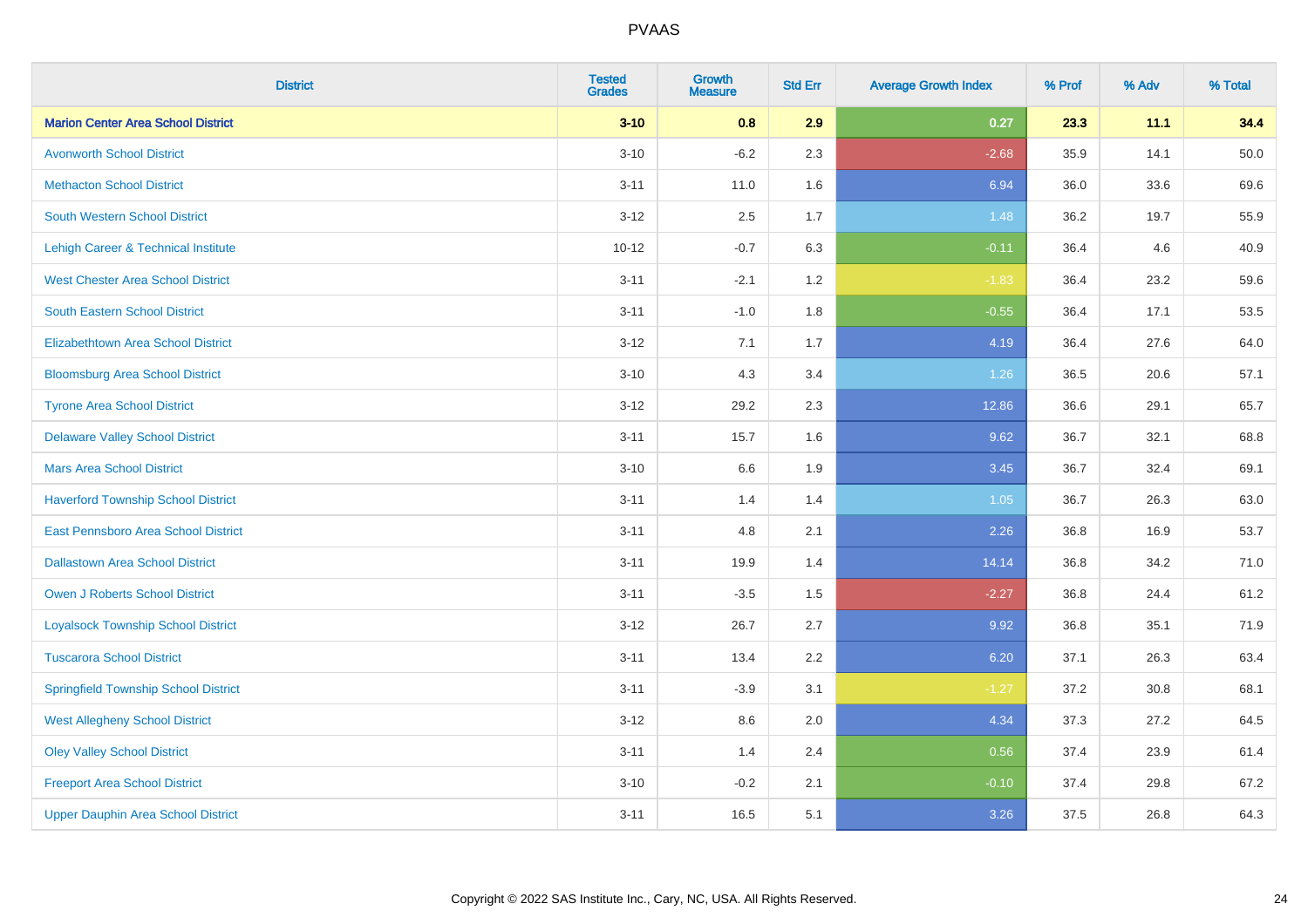| <b>District</b>                                    | <b>Tested</b><br><b>Grades</b> | <b>Growth</b><br><b>Measure</b> | <b>Std Err</b> | <b>Average Growth Index</b> | % Prof | % Adv | % Total |
|----------------------------------------------------|--------------------------------|---------------------------------|----------------|-----------------------------|--------|-------|---------|
| <b>Marion Center Area School District</b>          | $3 - 10$                       | 0.8                             | 2.9            | 0.27                        | 23.3   | 11.1  | 34.4    |
| <b>Muncy School District</b>                       | $3 - 11$                       | 6.9                             | 3.3            | 2.12                        | 37.6   | 18.8  | 56.4    |
| <b>Southern York County School District</b>        | $3 - 11$                       | 15.5                            | 1.8            | 8.48                        | 37.6   | 29.2  | 66.8    |
| <b>Norwin School District</b>                      | $3 - 11$                       | $-1.1$                          | 1.6            | $-0.70$                     | 37.7   | 27.6  | 65.2    |
| <b>Leechburg Area School District</b>              | $3 - 11$                       | 7.0                             | 3.9            | 1.79                        | 37.7   | 4.9   | 42.6    |
| <b>Pennsbury School District</b>                   | $3 - 11$                       | 5.6                             | 1.3            | 4.38                        | 37.7   | 27.7  | 65.4    |
| <b>Central Valley School District</b>              | $3 - 10$                       | 4.7                             | 2.6            | 1.83                        | 37.8   | 18.5  | 56.3    |
| <b>Montrose Area School District</b>               | $3 - 10$                       | 12.3                            | 2.8            | 4.41                        | 37.8   | 28.9  | 66.7    |
| South Butler County School District                | $3 - 10$                       | 6.3                             | 2.2            | 2.80                        | 37.8   | 19.2  | 57.0    |
| <b>Hampton Township School District</b>            | $3 - 11$                       | 7.4                             | 2.0            | 3.79                        | 37.9   | 39.2  | 77.0    |
| <b>Homer-Center School District</b>                | $3 - 11$                       | 8.8                             | 3.5            | 2.53                        | 38.0   | 17.7  | 55.8    |
| <b>Lower Moreland Township School District</b>     | $3 - 11$                       | 8.7                             | 2.0            | 4.35                        | 38.2   | 33.2  | 71.4    |
| South Williamsport Area School District            | $3 - 10$                       | $0.9\,$                         | 3.1            | 0.31                        | 38.4   | 11.6  | 50.0    |
| <b>Littlestown Area School District</b>            | $3 - 11$                       | 28.7                            | 2.4            | 11.83                       | 38.4   | 29.3  | 67.7    |
| <b>Kutztown Area School District</b>               | $3 - 12$                       | 9.3                             | 2.8            | 3.34                        | 38.5   | 14.6  | 53.2    |
| <b>Wyalusing Area School District</b>              | $3 - 12$                       | 5.7                             | 3.2            | 1.78                        | 38.6   | 12.9  | 51.4    |
| <b>United School District</b>                      | $3 - 11$                       | 6.3                             | 3.3            | 1.89                        | 38.8   | 16.3  | 55.0    |
| <b>Twin Valley School District</b>                 | $3 - 12$                       | $-3.2$                          | 1.9            | $-1.68$                     | 38.8   | 19.8  | 58.6    |
| Palmyra Area School District                       | $3 - 11$                       | 16.2                            | 1.8            | 9.02                        | 38.8   | 34.0  | 72.8    |
| <b>Newport School District</b>                     | $3 - 12$                       | 3.8                             | 3.3            | 1.17                        | 38.8   | 10.4  | 49.2    |
| Montoursville Area School District                 | $3-12$                         | $-8.4$                          | 2.6            | $-3.17$                     | 38.8   | 18.2  | 57.0    |
| <b>Souderton Area School District</b>              | $3 - 11$                       | 18.5                            | 1.4            | 12.86                       | 39.2   | 31.2  | 70.4    |
| <b>Lincoln Park Performing Arts Charter School</b> | $7 - 11$                       | $-14.9$                         | 2.7            | $-5.45$                     | 39.3   | 8.9   | 48.2    |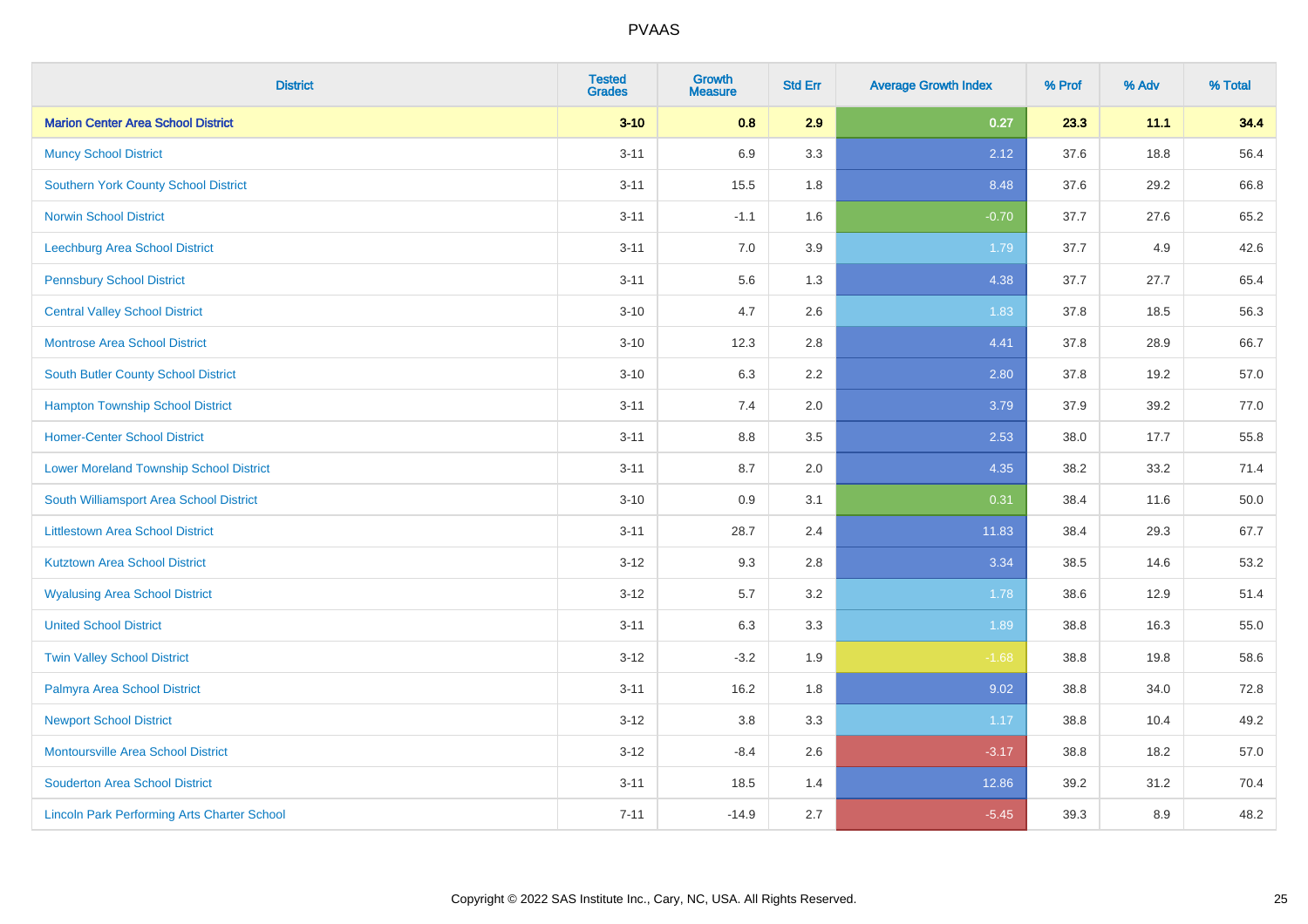| <b>District</b>                           | <b>Tested</b><br><b>Grades</b> | <b>Growth</b><br><b>Measure</b> | <b>Std Err</b> | <b>Average Growth Index</b> | % Prof | % Adv | % Total |
|-------------------------------------------|--------------------------------|---------------------------------|----------------|-----------------------------|--------|-------|---------|
| <b>Marion Center Area School District</b> | $3 - 10$                       | 0.8                             | 2.9            | 0.27                        | 23.3   | 11.1  | 34.4    |
| Jersey Shore Area School District         | $3 - 11$                       | 0.7                             | 2.5            | 0.27                        | 39.3   | 13.6  | 52.9    |
| Southern Lehigh School District           | $3 - 11$                       | $-4.1$                          | 2.1            | $-1.94$                     | 39.3   | 28.0  | 67.2    |
| Mt Lebanon School District                | $3 - 11$                       | 2.4                             | 1.3            | 1.79                        | 39.3   | 37.4  | 76.8    |
| <b>Quaker Valley School District</b>      | $3 - 11$                       | 12.2                            | 2.5            | 4.90                        | 39.5   | 26.4  | 65.9    |
| <b>Chichester School District</b>         | $3 - 11$                       | $-1.8$                          | 4.2            | $-0.44$                     | 40.0   | 14.0  | 54.0    |
| <b>Bethel Park School District</b>        | $3 - 11$                       | $-4.4$                          | 1.7            | $-2.62$                     | 40.1   | 27.3  | 67.4    |
| <b>Richland School District</b>           | $3 - 11$                       | $-6.9$                          | 2.6            | $-2.63$                     | 40.1   | 20.9  | 61.0    |
| <b>Line Mountain School District</b>      | $3 - 11$                       | 11.7                            | 3.9            | 3.01                        | 40.4   | 42.3  | 82.7    |
| <b>Seneca Valley School District</b>      | $3 - 11$                       | 0.8                             | 1.4            | 0.54                        | 40.6   | 25.2  | 65.8    |
| <b>Bellwood-Antis School District</b>     | $3 - 10$                       | 3.5                             | 2.8            | 1.24                        | 40.9   | 19.4  | 60.2    |
| <b>Greater Latrobe School District</b>    | $3 - 11$                       | $-14.1$                         | 2.0            | $-7.14$                     | 41.0   | 12.6  | 53.6    |
| <b>Windber Area School District</b>       | $3 - 11$                       | $-11.9$                         | 3.0            | $-3.94$                     | 41.0   | 10.3  | 51.3    |
| <b>Sharpsville Area School District</b>   | $3 - 11$                       | $3.8\,$                         | 3.7            | 1.04                        | 41.1   | 23.2  | 64.3    |
| <b>Brockway Area School District</b>      | $3 - 11$                       | $-0.4$                          | 3.5            | $-0.11$                     | 41.2   | 13.8  | 55.0    |
| <b>Conewago Valley School District</b>    | $3 - 12$                       | 7.6                             | 1.7            | 4.46                        | 41.3   | 19.4  | 60.6    |
| Shenango Area School District             | $3 - 11$                       | 1.7                             | 3.2            | 0.52                        | 41.4   | 13.8  | 55.3    |
| Jamestown Area School District            | $3 - 11$                       | $-9.5$                          | 4.1            | $-2.33$                     | 41.5   | 4.9   | 46.3    |
| <b>Lakeview School District</b>           | $3 - 11$                       | $-1.9$                          | 3.5            | $-0.53$                     | 41.5   | 12.3  | 53.8    |
| California Area School District           | $3 - 10$                       | $-13.7$                         | 4.5            | $-3.06$                     | 41.7   | 16.7  | 58.3    |
| Northwestern Lehigh School District       | $3 - 11$                       | $-2.4$                          | 2.1            | $-1.14$                     | 41.7   | 17.9  | 59.5    |
| <b>Fairview School District</b>           | $3 - 11$                       | 8.3                             | 2.4            | 3.43                        | 41.9   | 34.9  | 76.7    |
| <b>Ridgway Area School District</b>       | $3 - 11$                       | $-6.1$                          | 4.0            | $-1.53$                     | 42.2   | 15.6  | 57.8    |